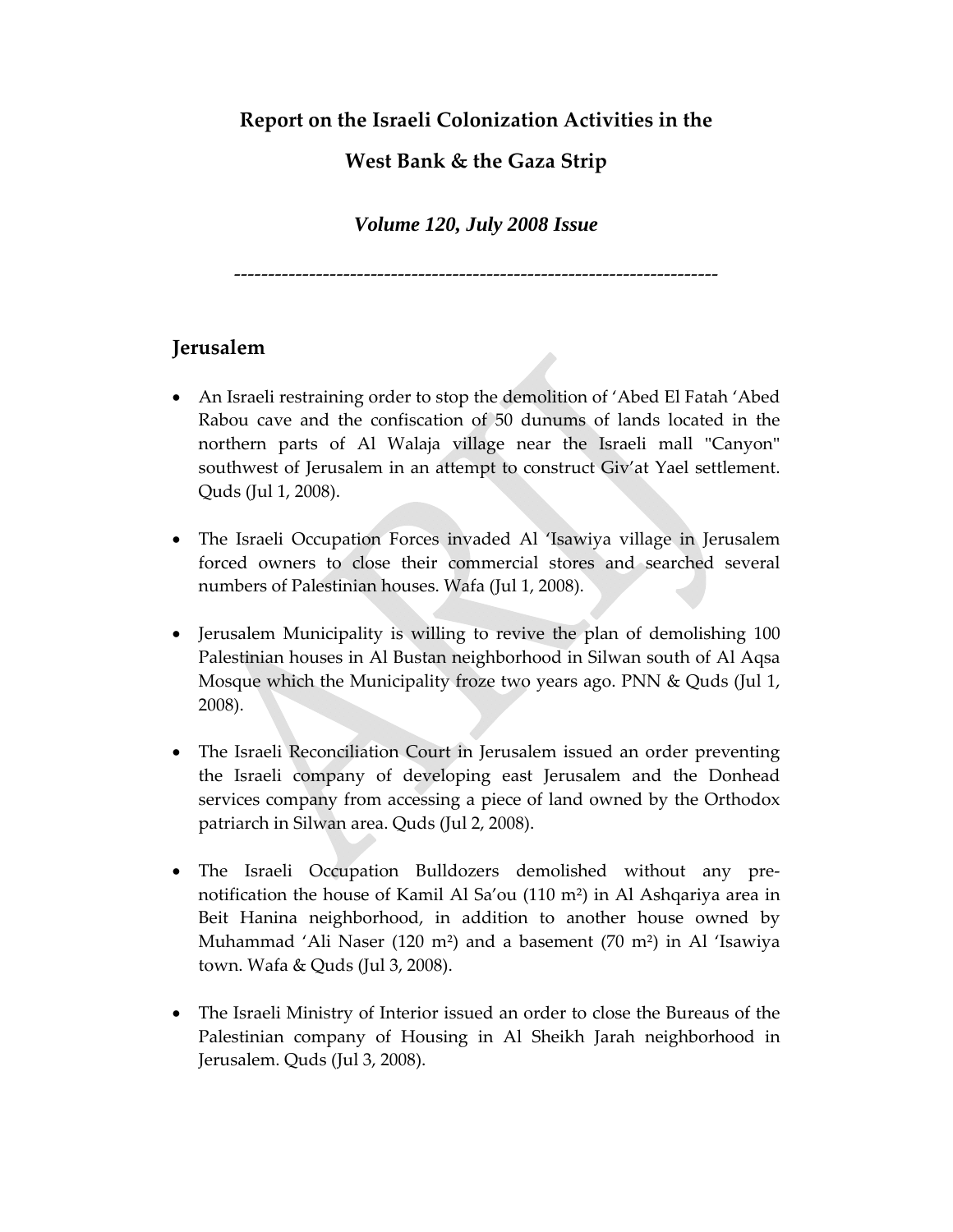- The Israeli Occupation troops aggressed on 26 Palestinian houses in Bab Al Magles neighborhood in Jerusalem city, causing extensive loses and damages. Quds (Jul 4, 2008).
- Group of Israeli settlers tried to aggress on the Palestinian houses of Dwiat and Abu Dhaim in Sur Bahir and Jabal Al Mukabbir neighborhoods in Jerusalem in an attempt to demolish them. Wafa (Jul 6, 2008).
- The Israeli Occupation Bulldozers of Jerusalem Municipality razed Al Hamra Al Fuqa piece of land owned by 'Awad Samrin near 'Ein Silwan Mosque in Jerusalem city. Quds (Jul 7, 2008).
- The Israeli Occupation Bulldozers continued razing lands and uprooting Olive trees in Beit Hanina town northwest of Jerusalem city in order to construct a segment of the Segregation Wall. Wafa (Jul 7, 2008).
- Jerusalem Municipality forced resident Khaled 'Adnan Yahya Al Sharabaty from Wadi Al Juz neighborhood in Jerusalem to demolish his house under the pretext of lacking building permits. Quds (Jul 8, 2008).
- The Regional Construction and Planning Board for Jerusalem have approved 910 housing units in new neighborhood (Homat Shmuel C) southeast corner of Har Homa settlement. The buildings will be between five and nine stories over 300 dunums of lands. In addition to another 900 units in Pisgat Zeev settlement north of Jerusalem city over 140 dunums of lands. IsraelNN (Jul 10, 2008).
- The Israeli Occupation Army broke into the Palestinian houses of the old city in Bab Hatta, Al Sa'diya and Al Wad neighborhoods and also in Wadi Al Juz, Silwan and At Tur, causing panic to residents. Wafa (Jul 12, 2008).
- Two years after the Israeli planning authorities rejected the construction plan for West Jerusalem known as the ʹSafdie planʹ, the Israeli Prime Ministerʹs director general, Raʹanan Dinur, asked the Jerusalem municipal engineer to move ahead on the plan. In a letter to the engineer, Shlomo Eshkol, Dinur said that to strengthen Jerusalem, the cabinet voted to build at least 3,000 housing units a year by 2020. Haaretz (July 14, 2008).
- The Israeli Occupation Forces staged into 'Anata town north of Jerusalem city and aggressed on Car repairing Garages and workshops and confiscated several Cars owned by Palestinians from Jerusalem city with Yellow Car pates and caused a state of Fear and panic. This campaign was carried out under the pretext that Palestinians living Jerusalem arenʹt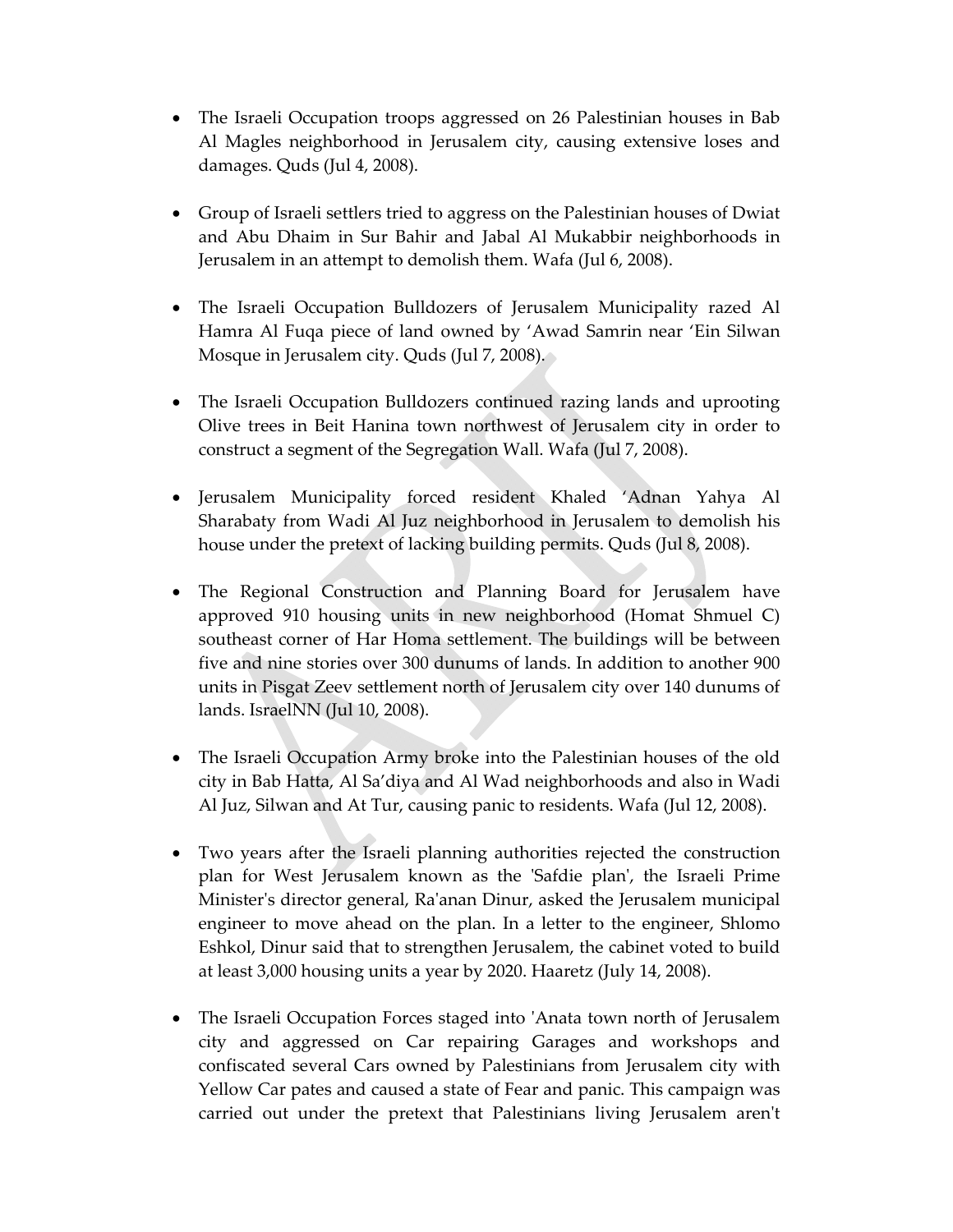allowed to have their cars repaired at West Bank workshops. Wafa (July 13, 2008).

- Jerusalem Municipality charged the resident Faraj 'Ali 'Ilian in Al Thuri neighborhood a penalty of NIS 15000 and issued military warning to demolish his 130 m² house for being unlicensed. Quds (Jul 13, 2008).
- The Israeli court for civil affairs in West Jerusalem issued an order to cancel out a previous municipal decision to extract the rights of Palestinian citizens in Wad Hilweh in Silwan city in five plots of land that were designated for the construction of a parking lot by Jerusalem Municipality. This decision came following an appeal filed by Palestinian citizens in Silwan city (Muhammad Atallah Siyam, Naseem Siyam, Issa Qaraʹeen and Hamdi Maswadeh) to revoke the order which was handed out to them by Mayor of Jerusalem city in February 2007, to dispose their land ownership of those plots of land for the sake of building a public parking. Quds (Jul 14, 2008).
- The Israeli Supreme Court issued an order to force the resident Fawziya Al Kurd from Al Sheikh Jatah neighborhood to evacuate her house under the pretext of being a Jewish property. Fawziya's house is along 28 Palestinian houses in the neighborhood threatened of evacuation under the same pretext. It is worth pointing out that there is an Israeli plan to construct 250 housing units in the place. Quds (Jul 15, 2008).
- The Israeli Occupation Bulldozers demolished two-storey house owned by Isaac Muhammad Mustafa Hamdan in Al 'Isawiya town and handed owners military warnings to demolish 20 other houses in the town for lacking building permits. Among owners known were Fathi Abu El Humus and Wael 'Abed. In addition, the Israeli bulldozers demolished two apartments owned by Osama and Munther 'Abed El Salam Al Razim (60 m² each) in Al Ashqariya neighborhood in Beit Hanina for the same reason, while the employees of Jerusalem Municipality took measurements of Nasri Al Tawel and Iyad Al Tawel houses in Wad El Dam in Beit Hanina. Wafa & PNN (Jul 15, 2008).
- More than 47 residents of Al Bustan neighborhood in Silwan received military orders to demolish their houses within a week. Among owners, the following were known: Badran, Jalajil, 'Aqbal and Al 'Abasy (two houses) families. PNN (Jul 15, 2008).
- Palestinian institutions in Jerusalem city warned of the Israeli late practices in the city exemplified in burying an important part of Bab Al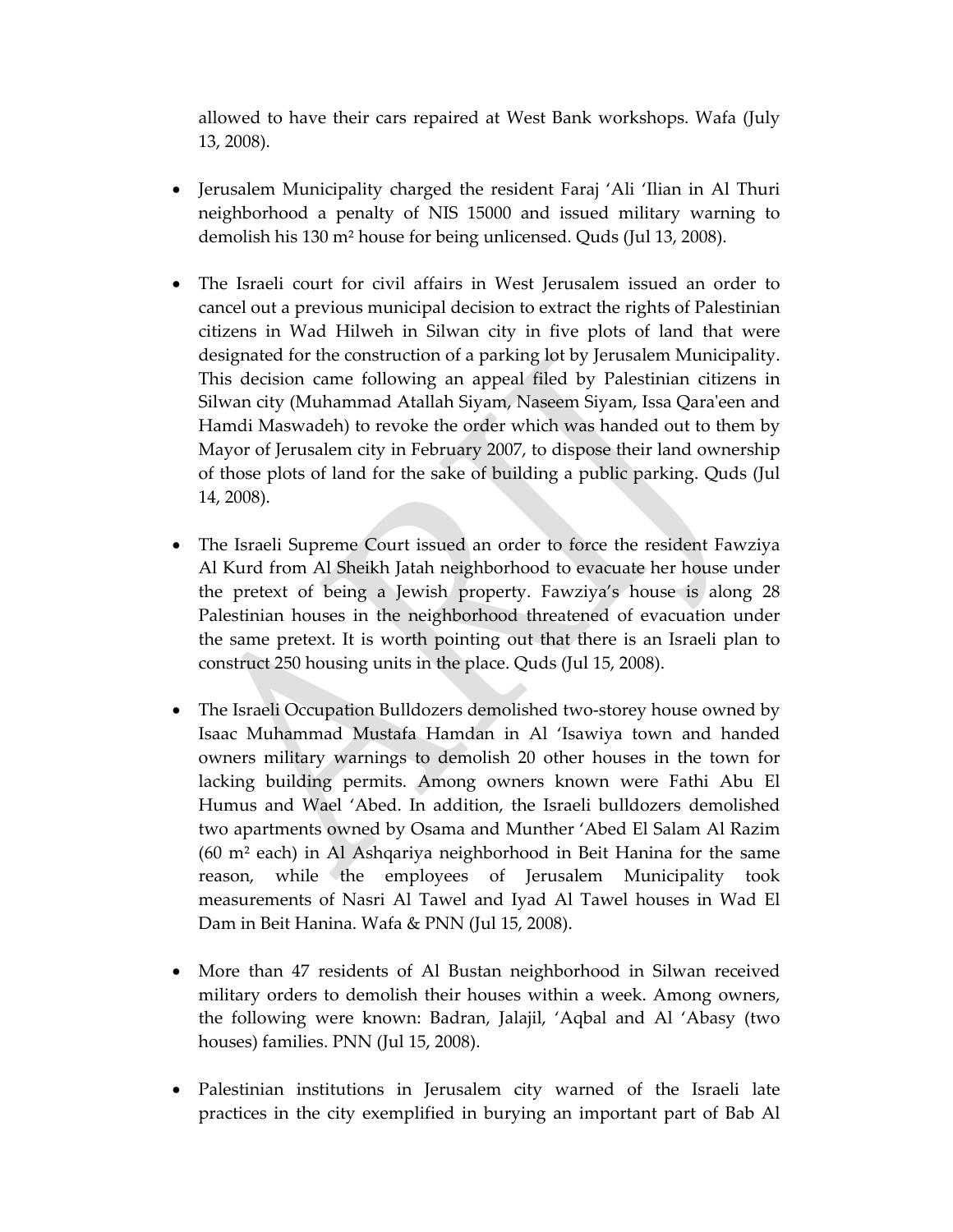Rahmeh cemetery adjacent to Al‐Aqsa Mosque from its eastern side, as a prelude to lay green grass and plant trees in preparation for establishing an Israeli park on lands of the cemetery. Wafa (July 15, 2008).

- The Israeli Municipality of Jerusalem city handed out residents of Al Isawiyeh town north of Jerusalem 32 house demolition orders against buildings and housing units in the town under the pretext of being unlicensed. The number of housing units is 60 and is a home to hundreds of Palestinians in the town. Al Quds (July 17, 2008).
- Israeli Occupation forces stormed the house of Ahmad Mohammad Al‐ Aramin in Al‐Ezariya east of Jerusalem and completely demolished it. Maannews (July 17, 2008).
- 13 Israeli military vehicles invaded Qalandyia refugee camp north of Jerusalem city and ransacked the house of Mohammad Emter. IMEMC & Wafa (Jul 18, 2008).
- The Israeli Occupation Police will evacuate the house of Al Kurd Family from Al Sheikh Jarrah neighborhood in a two days time based on the Israeli High Court Decision which was issued on the 15<sup>th</sup> of July 2008 under the pretext that the house is a property of a Jewish Association. This Israeli order will open the way for more Israeli plans to be implemented in the area as there are plans to build 250 new housing units in Al Shiekh Jarrah neighborhood. Al Quds (July 18, 2008).
- Israeli Occupation forces attacked East Jerusalem's Beit Hanina Social Club, scattered the contents of the rooms on to the floor, turning furniture upside down causing a state of panic and fear among the 220 kids who were there for summer camp. PNN & Al Quds (July 19, 2008).
- The Office of the Legal Adviser of the Prime Minister for Jerusalem Affairs issued a precautionary order from Jerusalem Municipality court, to prevent the demolition of 29 apartments out of 32 in Al ʹisawiyeh town east of Jerusalem city. This order came after the Israeli Municipality of Jerusalem issued house demolition orders last Thursday to demolish some 60 houses under the pretext of building without a license in the town of Al ʹIsawiyeh. Wafa (July 20, 2008).
- The Israeli Police incurred into a Palestinian House in Silwan Cit, at Bab Al Magharbeh and carried out an Intensive house search and caused damaged to the properties. The Israeli Occupation Police also staged into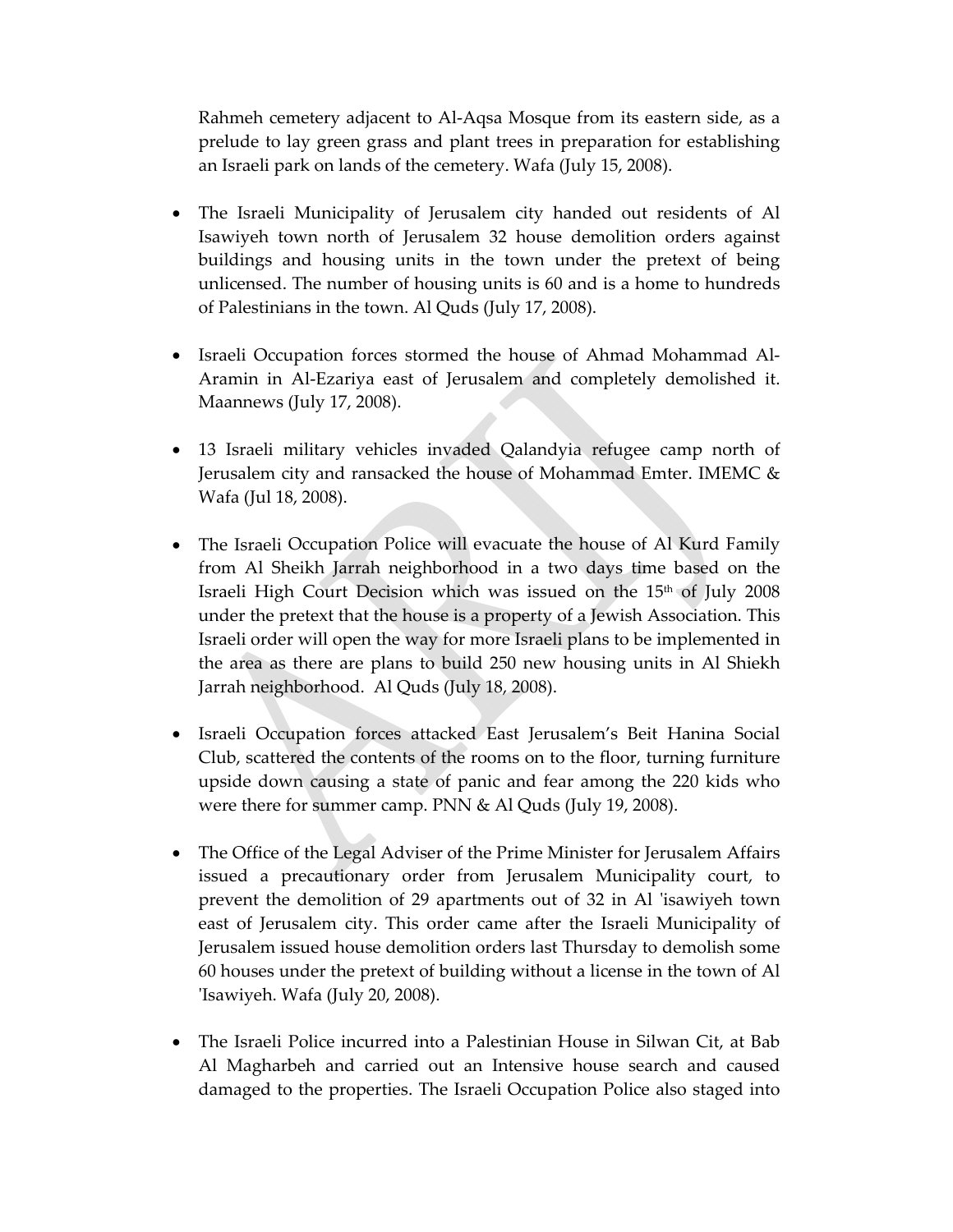another tow houses in Wad El Joz and Al Wad Neighborhood in Old city of Jerusalem. Al Quds (July 21, 2008).

- The Israeli Occupation army invaded midday the old city of Jerusalem and attacked the Palestinian vegetables buyers in the street and confiscated their stuff. IMEMC News (July 21, 2008).
- Israeli occupation authorities closed down Jerusalem city and imposed a tight closure on Bypass Road Number 1, which separates the two parts of the city. The IOA also set high security measures at crossings borders and checkpoints situated at the cityʹs main entrances, and increased the presence of police guards and police Borders who subjected Citizens to inspection and provocative harassments. Wafa (July 23, 2008).
- The Israeli occupation authorities Continued, for the second consecutive day, imposing strict military measures on the village of Umm Tuba and the neighboring villages of the south‐east of Jerusalem city. The occupation soldiers carried out raids and incursions to many houses in the village of Umm Tuba and Sur Baher neighborhood, detained a number of young people, and caused a state of fear and panic particularly among children and women. The villageʹs residents were exposed to a complex inspection procedures imposed by Israeli occupation forces at the entrances to the village, interspersed with provocative field interviews. Wafa (July 23, 2008).
- The Israeli Occupation Forces staged into Al Ezariyeh town east of Jerusalem city and carried out an inspection campaign in the area. Al Quds (July 24, 2008).
- Officers of the Israeli Civil Administration raided a stone, pottery and seedling shop at Hizma town intersection and confiscated 220 meters stones under the pretext that it is prohibited to build houses and establish shops in the region. Quds (July 25, 2008).
- The Israeli Occupation bulldozers demolished the five storey building of Majed Abu 'Ieshe in Beit Hanina neighborhood north of Jerusalem city, rendering 70 people homeless. The IOF evacuated the five families inhabiting the building under the threat of weapons and threw out their belongingness before demolishing the building. Al Quds & Maannews (July 27, 2008).
- The Israeli Occupation authorities raided the houses of Saleh Al Khalid and Fayez Muhammad Ahmad Bishara from Ras Khamis neighborhood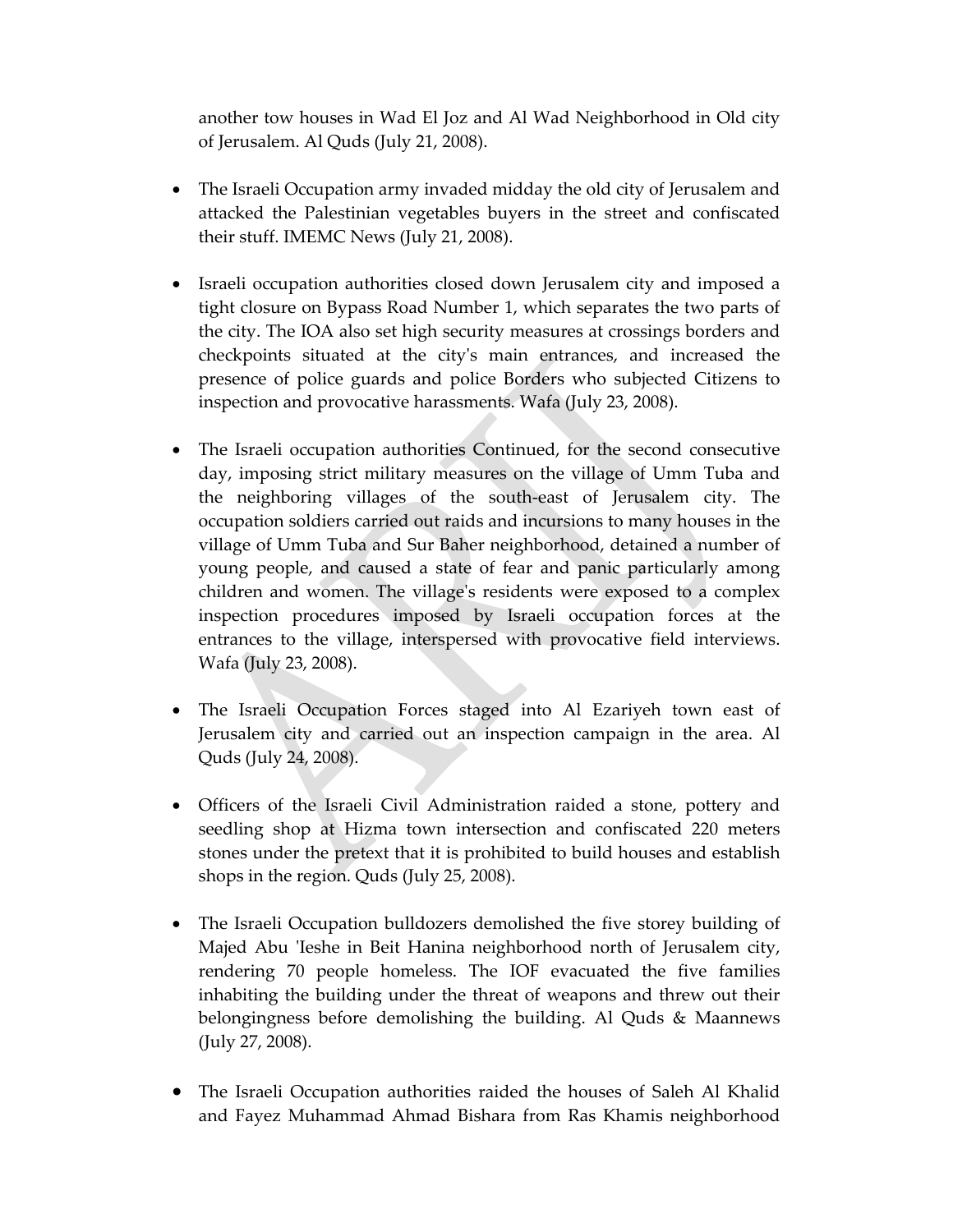near shuʹfat north of Jerusalem city under the pretext of searching for weapons. The IOF damaged properties of the houses and caused a state of panic and fear among its residents. In another incident, Twenty Israeli settlers sneaked into Ras Shihada neighborhood located close to Shu'fat Refugee camp and tried to take over one house in the area. Wafa (July 27, 2008).

- Israel is willing to construct 6000 housing units in Kedar settlement located within Maʹale Adumim settlement block, east of Jerusalem city. The plan will link Kedar settlement with Maʹale Adumim block preparing it for annexation once the wall is completed in that area. ARIJ ( July 29, 2008).
- A group of Israeli right-wing activists entered a home in the Palestinian neighborhood of Ras Khamis in north Jerusalem, declaring ownership of the house a Jewish property. The property measures some 20 dunums and contains a number of caravans. Settlers claim that it is a Jewish property for Ramat Gan resident Eliyahu Cohanim, and constitutes part of the socalled "Eastern Gate" compound between the Jewish French Hill neighborhood and the West Bank village of Anata, near Jerusalem. During the previous years, the Israeli Municipality proposed a plan to build a settlement under the name of "Sha'er Mizrah" which was slated to contain about 2000 housing units on 700 dunums of land located between the French hill and Pisgat Zeʹev as to connect the two settlements with each other and prevent Palestinian contiguity. Al Quds & Haaretz (July 30, 2008).
- Israeli settlers attacked land and houses and brought mobile homes with them in order to settle in a Palestinian land in Silwan village at the north east of Jerusalem city. The Israeli army claims that the house was built without the necessary documentation. IMEMC (July 30, 2008).
- The Jerusalem District Court rejected a petition submitted by Israeli rightists squatting in an Arab neighborhood in East Jerusalem and ordered them to evacuate the premises immediately. The rightists have been squatting for some time in a seven-story building they call "Beit Yehonatan," in the heart of the Silwan neighborhood of East Jerusalem. The structure was built illegally by the Ateret Cohanim organization, and has been housing seven Jewish families. Haaretz (July 30, 2008).
- The Arab Knesset Member Hanna Suweid revealed that there are Israeli threats to demolish 15000 Palestinian houses in Jerusalem city under the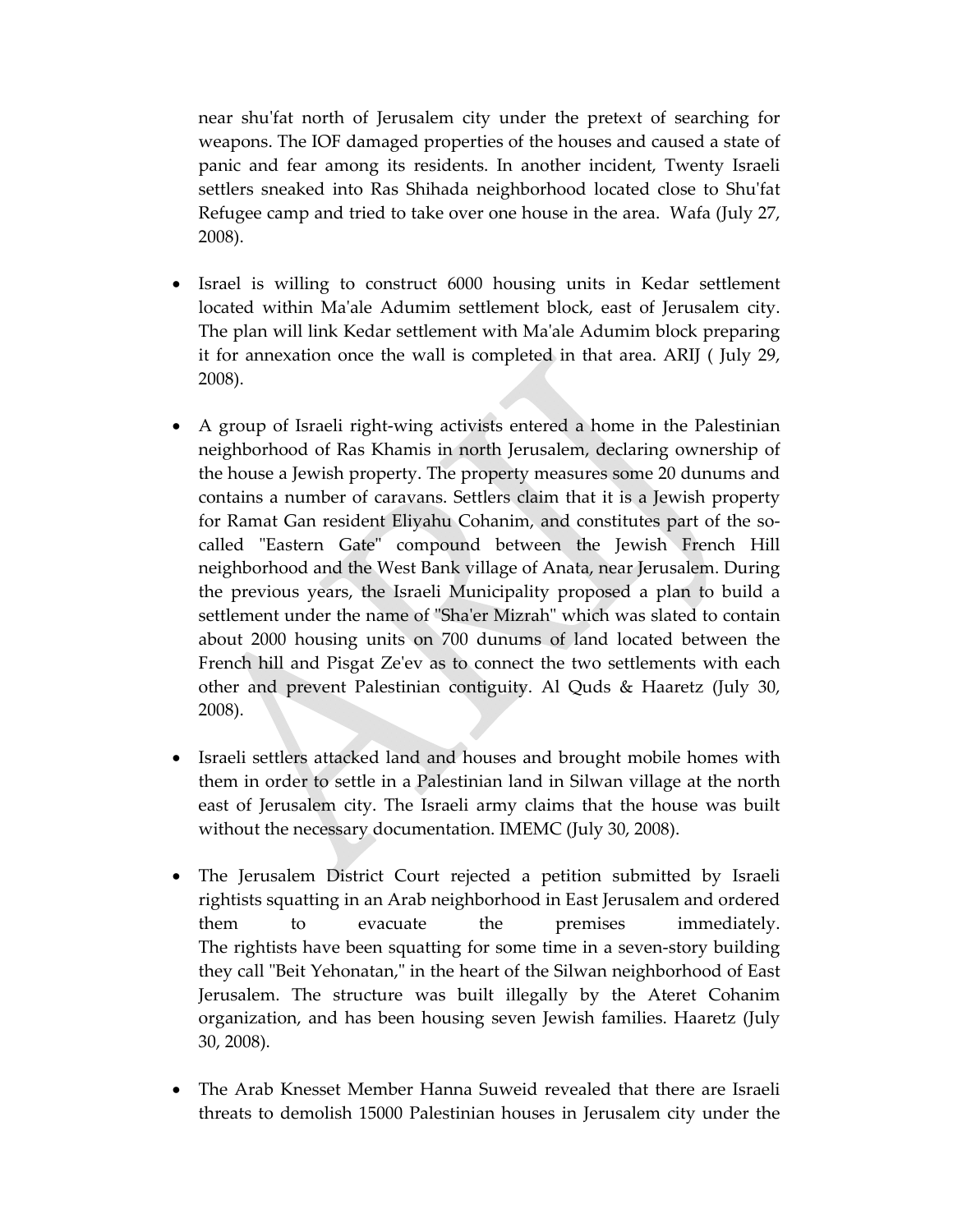pretext of not being licensed and for other security reasons. Al Quds (July 30, 2008).

- The Israeli President Shim'on Peretz called on separating Israelis from Palestinians in the city of Jerusalem through the construction of a wall and a bridge to prevent Palestinian attacks. Al Quds (July 30, 2008).
- The Israeli Court issued a restraining order to stop razing the land of Al Bustan neighborhood owned by a number of Palestinian families in Silwan city. The land is slated for Israeli colonial plans, mainly to establish a Touristic park in the area by Al 'Ad Jewish company who claims ownership of Al Quds (July 31, 2008).

### **Ramallah**

- The Israeli Occupation Forces invaded Al Bireh city, Al Am'ary refugee camp and the nearby village of 'Abawin and aggressed on several numbers of Palestinian houses causing extensive loses. Wafa (Jul 1, 2008).
- The IOF broke into Abu Bakr Al Sidiq Mosque in Beit Rima town northwest of Ramallah city, dynamited entrances and confiscated properties. Wafa (Jul 3, 2008).
- The Israeli Occupation Army broke into Abu Obayda Mosque and in Silwad sport club in Silwad town northeast of Ramallah, confiscated computers, files and caused severe damages to properties. Wafa (Jul 3, 2008).
- The Israeli Occupation Forces set fire into seven Olive trees in Ni'lin town in Ramallah. Quds (Jul 4, 2008).
- The Israeli Occupation Army announced Ni'lin village as a closed military area and hindered any access to it, in addition, the IOF closed the entrances to the village with earth mounds. Quds (Jul 5, 2008).
- The Israeli Occupation Forces broke into Qibya village council in Ramallah, destroyed properties and confiscated files. Quds (Jul 6, 2008).
- The IOF erected temporary checkpoint on Ramallah– Nablus road near Turmus'aya village north of Ramallah city and hindered Palestinian access to Ramallah. Wafa (Jul 7, 2008).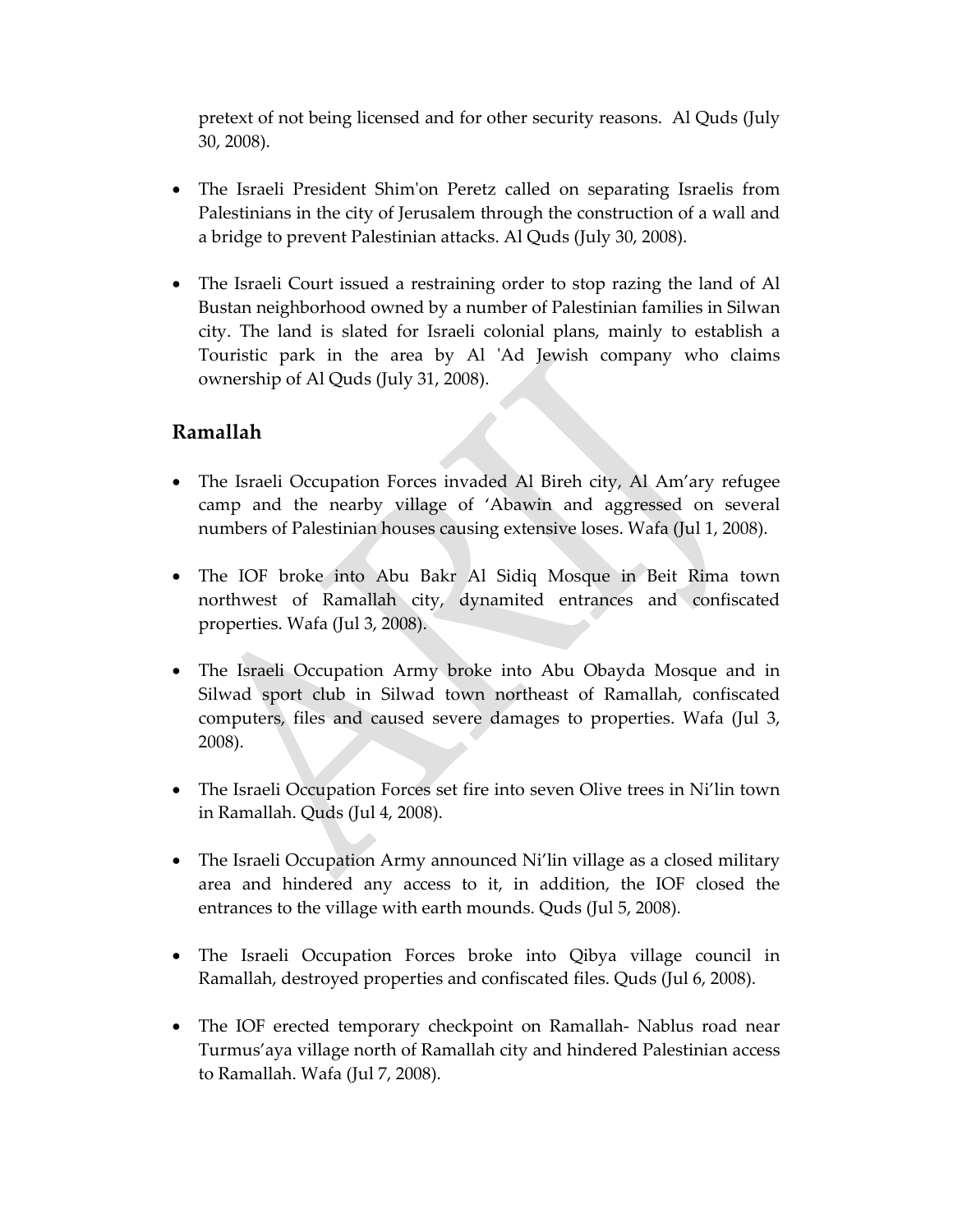- The IOF moved into Qarawat Bani Zaid village, north of Ramallah city raided and searched a house belonging to the family of Qajdi 'Emad 'Arar. PCHRGAZA (Jul 7, 2008).
- The Israeli Occupation Army moved into Al Bireh town raided and searched the building of the Municipality and confiscated computer sets and documents. PCHRGAZA (Jul 8, 2008).
- The Israeli settlers of 'Amona outpost confiscated lands in order to expand the outpost borders and hindered Palestinian landowners from accessing their lands located nearby the outpost. In addition the Israeli Occupation Army is planning to announce the area located between the settlers houses in the outpost and the nearby bypass road as a security area which means Palestinians are banned from accessing the area. Quds (Jul 10, 2008).
- The IOF broke into Ramallah Governmental Hospital in Ramallah city after dynamiting main entrances and doors. Quds (Jul 11, 2008).
- The Israeli Occupation soldiers detained hundreds of Palestinians at 'Atara checkpoint north of Ramallah city. Palestinian vehicles were also detained for hours and were thoroughly inspected by Israeli soldiers under security pretexts. This has caused a delay in Pedestrian and Vehicular movements. Wafa (July 12, 2008).
- The Palestinian village of Bil'in west of Ramallah city turned to a Canadian court for help in its fight against settlement construction. It filed suit for damages in Quebec Superior Court in Montreal against Green Park International and Green Mount International, two sister companies registered in Montreal that are building and selling apartments in Modiʹin Illitʹs new Matityahu East neighborhood. Jpost (Jul 13, 2008).
- The IOF staged into Kober village north of Ramallah city and carried out a house to house search campaign. July (18, 2008).
- The Israeli Occupation authorities put benchmarks on lands of Nilin village to establish a tunnel in the area. The construction of the tunnel will cause the confiscation of more than 200 dunums of lands of the village. Quds (July 18, 2008).
- The Israeli Occupation Army invaded Al Bireh, Sinjel, Deir Al Sudan and Al Mazraʹa Al Sharqieh in Ramallah Governorate and searched neighborhoods under the pretext of looking for wanted Palestinian people. Al Quds & Wafa (Jul 19, 2008).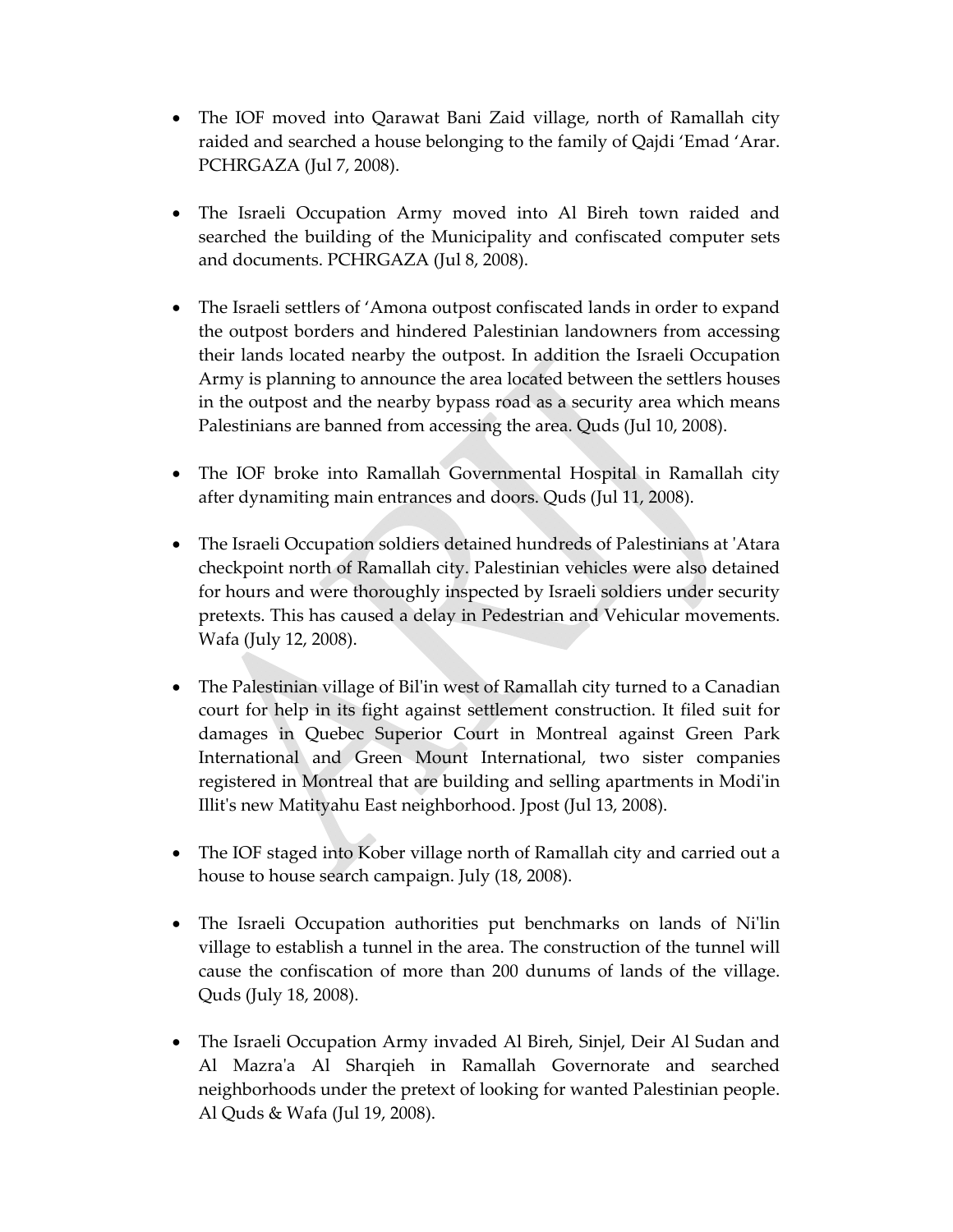- Four Israeli jeeps invaded the village of Kobar, north of central West Bank city of Ramallah, and drove through its neighborhoods. IMEMC (July 19, 2008).
- The Israeli Military Soldiers completely closed the main roadway that connects Ramallah and Al Bireh cities with the western villages and deprived hundreds of Palestinian citizens from moving to their work and their institutions. The IOF also closed the road linking 'Ein 'Arik village with Deir Ibzeig' and which is also used by at least 26 other Palestinian villages and towns heading to and from Ramallah and Al Bireh cities. Wafa (July 20, 2008).
- Six Israeli military vehicles drove in and through Al Bireh and Biteen streets and neighborhoods. At the same time, a number of Israeli settlers attacked Bedouinʹs tents near Ramallah city. The settlers humiliated and attacked the Bedouins in an attempt to force them out of the area in order to expand the Israeli settlement built in close parameters from the site. IMEMC (July 24, 2008).
- Israeli Occupation troops stormed Al Jalazon refugee camp located in the central West Bank city of Ramallah and searched a number of homes there, soldiers left after kidnapping three men. IMEMC (July 26, 2008).
- After a five-year battle, the Israeli defense establishment has finally agreed to dismantle a 2.4‐kilometer stretch of the separation fence north of Qalqilyah. The move will return 2,600 dunums of agricultural land to its Palestinian owners. The dismantled stretch will be replaced by 4.9 kilometers of fencing closer to the 1949 Armistice Line (Green Line), at a cost of more than NIS 50 million. Haaretz (July 28, 2008).

### **Bethlehem**

- The Israeli Occupation Army removed Al Container checkpoint northeast of Bethlehem city. Maan News (Jul 2, 2008).
- The IOF searched a house belonging to the family of Mahmoud Hassan Al Wardian in Bethlehem city. PCHRGAZA (Jul 3, 2008).
- The IOF moved into Al Duhaisha refugee camp to the south of Bethlehem city raided and searched a house belonging to the family of Ziad Rahhal. PCHRGAZA (Jul 3, 2008).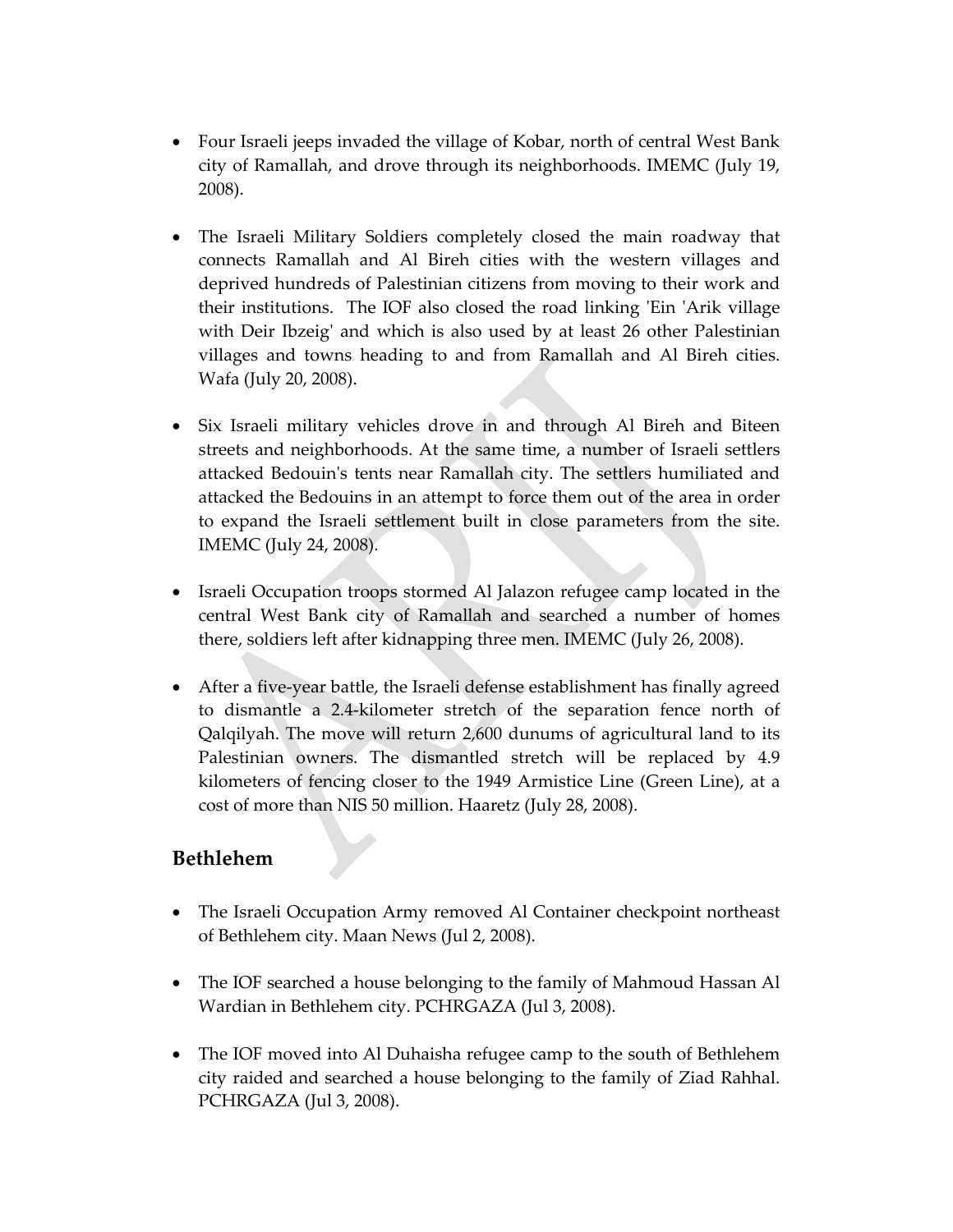- The Israeli Occupation Forces moved into Al Shawawra village to the east of Bethlehem city raided and searched a house belonging to the family of 'Ali Mohammed Hamdan. PCHRGAZA (Jul 3, 2008).
- The Israeli Occupation troops staged into Al Khadr town south of Bethlehem city and broke into the houses of Muhammad Hussein Gharib and his sons. Wafa (Jul 7, 2008).
- The IOF staged into Al Khadr town south of Bethlehem city and broke into the house of Ramzi Salah the mayor of the town. Wafa (Jul 10, 2008).
- Some 60 Israeli settlers, including a Knesset Member and local rabbis invaded Osh Ghrab camp in Beit Sahour city. IMEMC & IsraelNN (Jul 11, 2008).
- The IOF invaded Al Khadr town south of Bethlehem city and broke into Sbeih stores, causing extensive loses to the properties. The IOF also raided and searched a house belonging to the family of Nadeem Mahmoud 'Eissa. PCHRGAZA & Wafa (Jul 12, 2008).
- Israeli Occupation troops raided an apartment in the old section of Al Khadr town west of Bethlehem city, shouting at the inhabitants and claiming that a Molotov cocktail had been thrown at an Israeli vehicle in the area. Meanwhile Israeli Occupation forces stormed Wadi Em 'Ali neighborhood of Bethlehem and arrested people. Separately, undercover Israeli forces infiltrated 'Aida refugee camp in Bethlehem. The Israeli military vehicles infiltrated 'Aida refugee camp north of Bethlehem city and surrounded the houses of Ayman Al-'Amareen and Hammuda Srur and arrested them after ransacking both houses. Maannews (July 13, 2008).
- The Israeli Occupation Forces closed Al Container checkpoint east of Bethlehem Governorate and carried out an intensive inspection campaign which obstructed the Pedestrian and vehicular movements for hours. Wafa (July 13, 2008).
- More than 100 Israeli settlers invaded Osha Ghrab camp in Beit Sahour city and tried to construct tents in the area in an attempt to erect new outpost. Wafa (Jul 14, 2008).
- The Israeli Occupation Forces staged into Nahhalin village west of Bethlehem city and carried out house to house search campaign after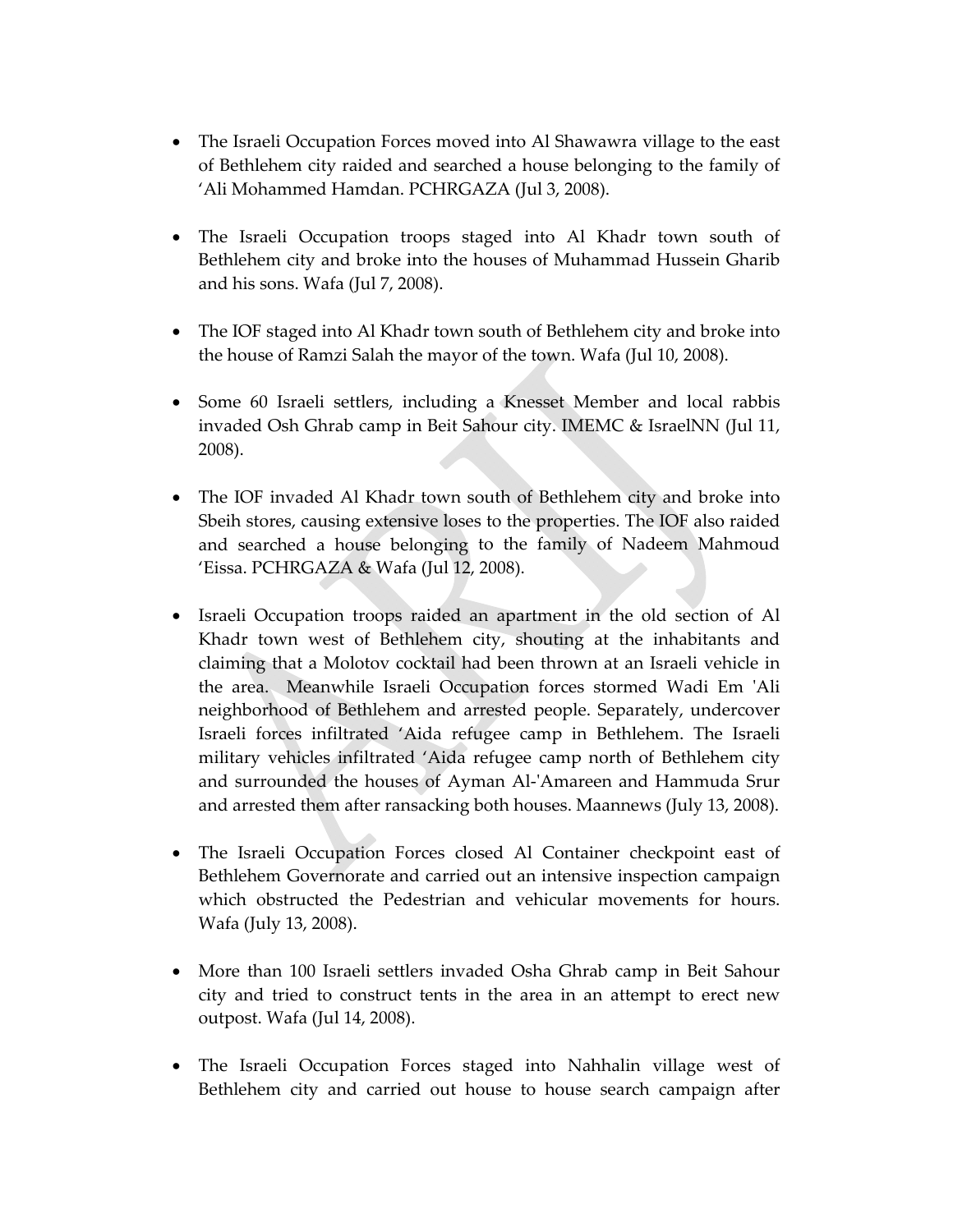forcing dwellers to evacuate their houses under the threat of weapons. Wafa (Jul 14, 2008).

- The IOF moved into Bethlehem city and raided and searched a house belonging to the family of 'Abed 'Aziz al-Hraimi. PCHRGAZA (July 15, 2008).
- The IOF moved into Beit Ta'mar village, east of Bethlehem, raided and searched a house belonging to the family of Hmaid Mohammed Souman. PCHRGAZA (July 15, 2008).
- The Israeli Occupation Army invaded Beit Fajjar town south of Bethlehem city, closed all its main entrances with earth mounds and cement blocks and took over a four‐ storey residential building owned by Muhammad Sham'on, turning it into military post after forcing all dwellers to evacuate it. PNN & Quds (Jul 15, 2008).
- The Israeli Prime Minister Ehud Olmert rejected a plan to build 800 new housing units in Bittar 'Illit settlement but he agreed on issuing bids to build 286 units in the settlement. Haaretz (Jul 16, 2008).
- The Israeli Occupation Petrol set up a temporary checkpoint at the entrance of Al Shawawreh village east of Bethlehem city. Israeli Soldiers stopped and searched vehicles, detained passengers after confiscating their personal ID cards which hampered their arrival to their destination. Wafa (July 23, 2008).
- Israeli Occupation forces accompanied by bulldozers and trucks to transport machinery and equipment staged into the industrial zone east of Beit Fajjar city and started razing the front yards of some factories and confiscated more than 20 machinery, including bulldozers and machinery and equipment for digging and cutting stone; initial losses are estimated at millions of dollars as the occupation forces destroyed a number of stone cut machines, each of which costs about a quarter of a million dollars. Among Factories' owners, the following were known: Khalil Na'im thawabteh, Asʹad Mazen Jaradat, Muhammad Hassan Thawabteh, Nabeeh Hasan Diriyah, Hatim Ahmed Natsheh. Maannews (July 2008).
- Six Israeli military vehicles invaded the village of Al Manyia south of Bethlehem city and imposed a closure lasted for a couple of hours. Israeli troops searched and ransacked several houses forcing civilians out of their homes under the threat of weapon. The troops kidnapped Nawaf Abu Nur, 44, after damaging his residence. IMEMC (July 24, 2008).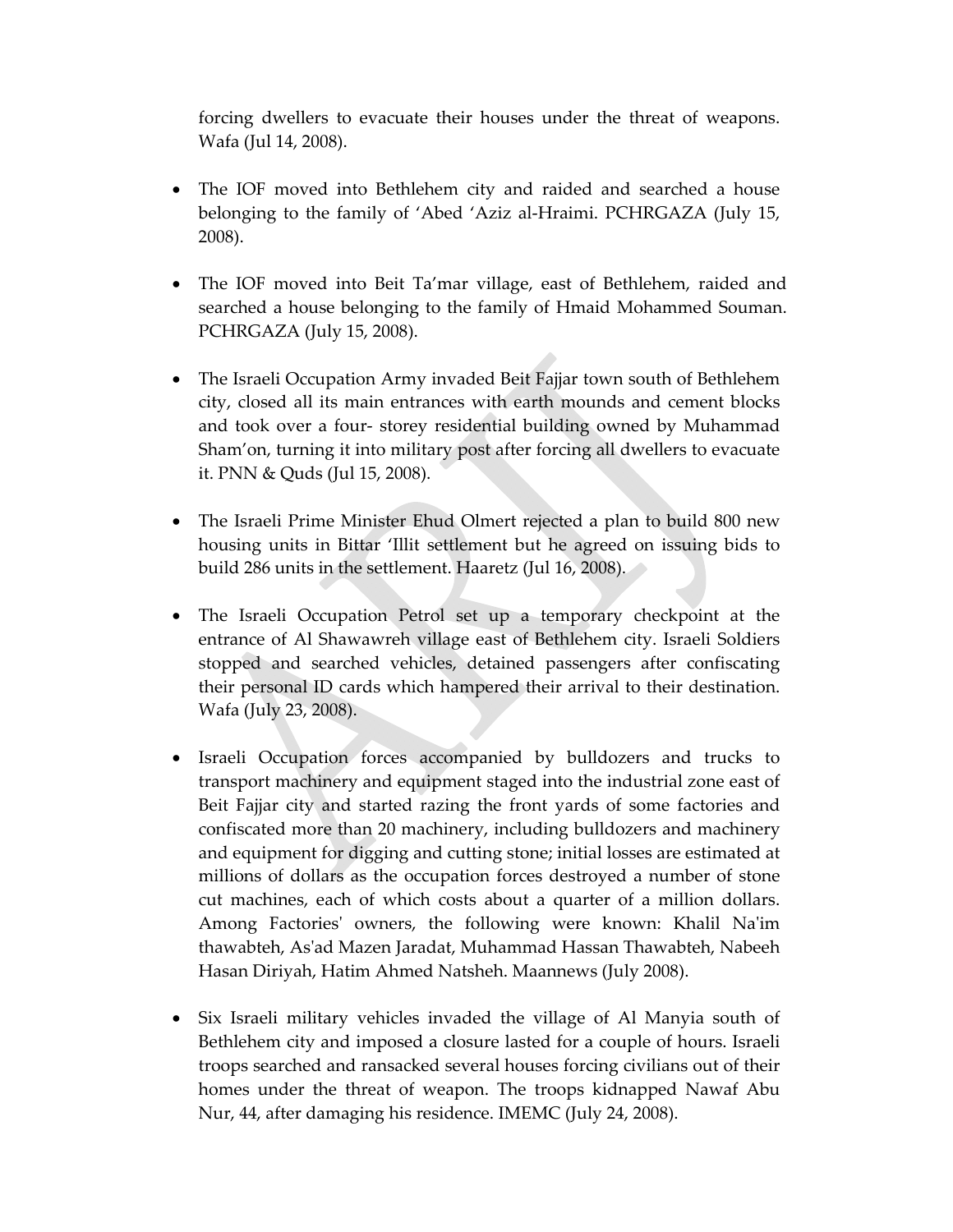- Twenty sheep died after Israeli settlers sprayed the fields located in close parameters of Tequʹ settlements south of Bethlehem city with poisonous substances in the lands. Sheep belong to Mahmoud Hussein 'Ali Sabbah. Wafa (July 28, 2008).
- The Israeli Occupation Forces stormed the house of Muhammad Sa'ade al muhseri composed of three floors in Al Khader old city west of Bethlehem city alongside Bypass Road 60 and carried out an intensive house search after detaining the families in one room. The house is inhabited by three families. Maannews (July 30, 2008).
- Around 70 Israeli settlers invaded Osh Ghurab Park east of Beit Sahour and forced international and local volunteers to stop the painting work that they were doing in the site. The settlers, started to paint over the murals, and to kick the painting buckets. The Army arrived at the site but made no move to stop the settler provocation. It is worth mentioning that the painting action was organized by a number of organizations in Bethlehem area, including the Palestinian Centre for Rapprochement between People, PAIDIA, Alternative Information Center (AIC) and Decolonizing Architecture in addition to a number of volunteers in Bethlehem area. IMEMC (July 30, 2008).
- The Israeli Occupation Bulldozers continued expanding Al Container checkpoint in Abu Dis city on the expanse of Palestinian Lands located in the vicinity of the Checkpoint in an attempt to transfer it into a crossing terminal. The checkpoint connects the southern and middle West Bank Governorates with the northern Governorates. Al Quds (July 31, 2008).

### **Nablus**

- Group of Israeli settlers from Bracha settlement aggressed on the Palestinian farmer Walid 'Eid while he was grazing his sheep's near the settlement in Burin village south of Nablus city. Wafa (Jul 1, 2008).
- The Israeli Occupation Forces broke into the offices of the Solidarity Charitable Society and into the nearby Al Rawda Mosque in Nablus city, destroyed main entrances and confiscated files and computers after handing them military order to close the society for three years. Wafa (Jul 7, 2008).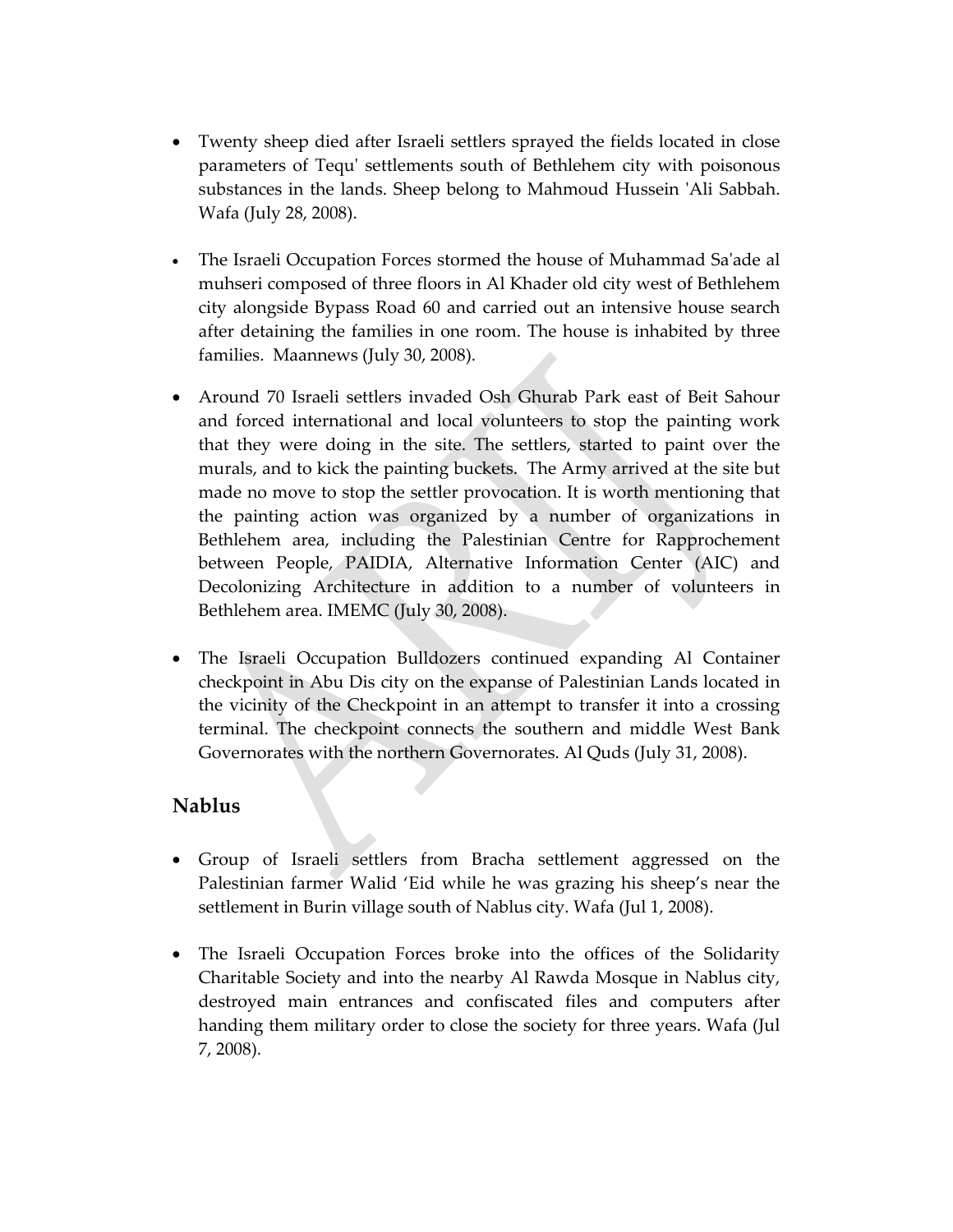- The Israeli Occupation Forces broke into Nablus Mall west of Nablus city, aggressed on the commercial stores, confiscating properties and files and causing extensive loses after issuing an order to close the mall for two years. In addition, the IOF broke into the residential buildings of 'Antar and Al Sakhtian and confiscated properties. Wafa (Jul 8, 2008).
- The IOF broke into Al 'Aqsa medical center, Al Quran & Al Suna committee and Al Huda Mosque in new 'Askar refugee camp, in addition of confiscating properties from Yazur committee in Balata refugee camp. Wafa (Jul 8, 2008).
- The Israeli Occupation Army invaded Nablus Municipality after dynamiting main entrance and confiscated files and computers, in addition, the IOF invaded Tel village southwest of the city and aggressed on the village council and several numbers of houses, causing damages and loses. Moreover, the IOF broke into Al Hajj Nimr, Salah El Din, 'Aisha and Hamza Mosques in Nablus city causing loses and confiscated three buses related to the Islamic School. Wafa & Quds (Jul 9, 2008).
- The IOF broke into a clinic belonging to the Alms Committee in the east of Aqruba village. The IOF forced staff members to leave the clinic under the threat of weapons then broke the door of the administration room and the filing cabinet confiscated some documents, a computer and money totaling US \$ 2,500. Moreover, the IOF broke into the big Mosque in the town and several numbers of Palestinian houses, causing panic to residents. PCHRGAZA & Wafa (Jul 9, 2008).
- The Israeli Occupation Forces aggressed on Saint Philipos Church in the old city of Nablus and opened fire at the nearby Palestinian houses, causing damages. Maan News (Jul 9, 2008).
- IOF moved into Qabalan village, southeast of Nablus and raided the Koran Association in the center of the village. The building is compsed of 4 floors: the first floor serves as a sewing workshop; the second is a mosque for women, the third a mosque for men and the top floor is an administration and education center. IOF troops confiscated the entire contents of the building, including computers and all documents, and ordered the closure of the association for two years. PCHRGAZA (July 9, 2008).
- IOF moved into Nablus city and raided offices of a number of Palestinian institutions and ordered one of them to close, claiming it funded terrorist organizations. IOF troops raided the offices of Afaq Television in the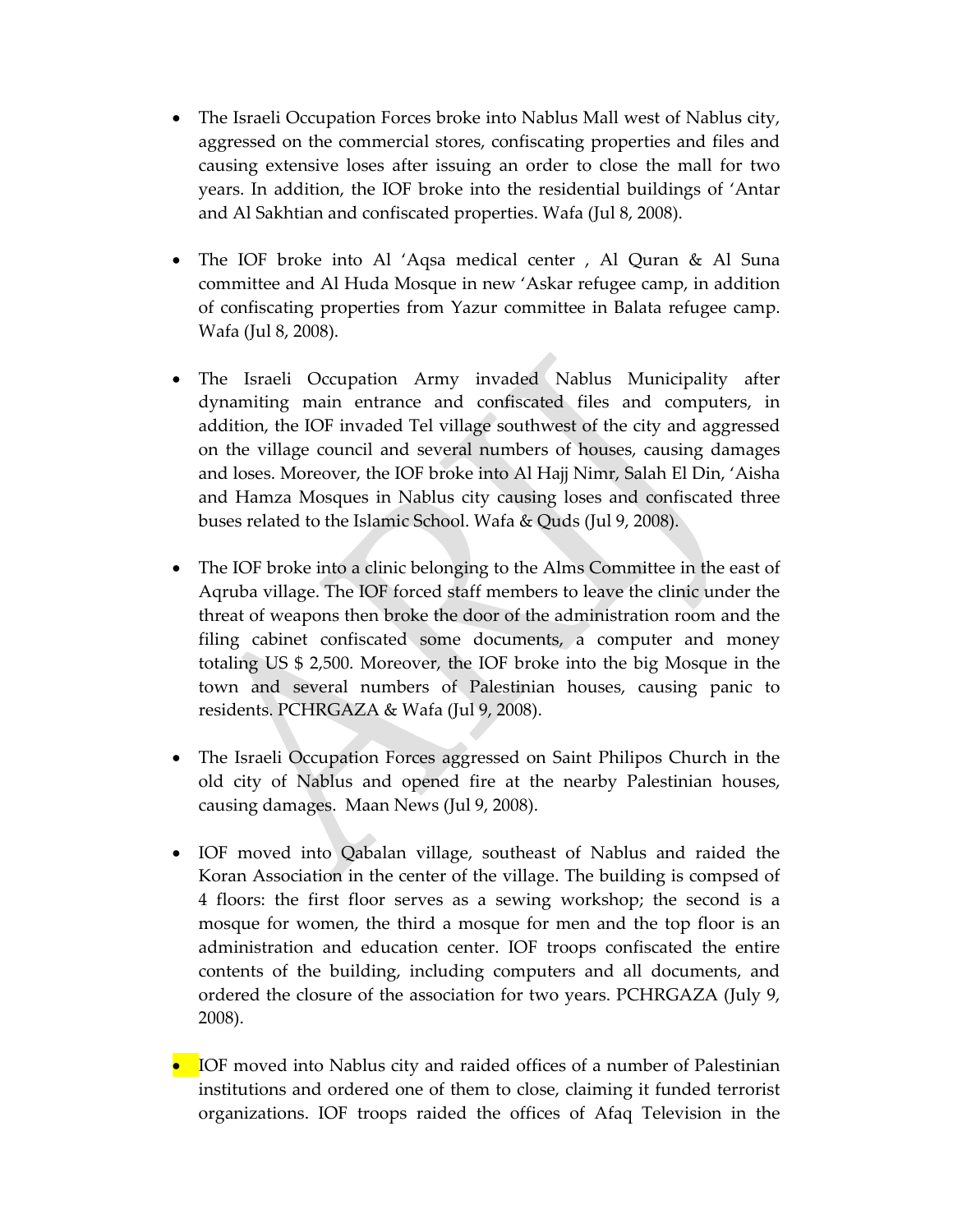Aaloul and Abu Salha Building in Palestinian Street in the city centre. They confiscated all equipment and ordered the closure of the television station for 2 years, claiming it was funding terrorist organizations. At the same time, IOF troops also raided the offices of the Palestinian Women Committees Association in the al‐Deb'ei Building in west Nablus city. They confiscated 5 computers and some documents. IOF also raided al‐ Rahma Clinic in Faisal Street in the east of the city, and confiscated 4 computers, a PC hard drive and some documents. Additionally, IOF confiscated two buses belonging to Dawhat al‐Iman Kindergarten in al‐ Ma'ajin neighborhood in the northwest of the city. PCHRGAZA (July 10, 2008).

- For the third time the Israeli settlers of Yizhar fired missiles on Burin village south of Nablus city. Quds (Jul 10, 2008).
- The Israeli Occupation Forces broke into an iron factory in Balata area along with another plastic factory near Rujeeb village east of Nablus city. Wafa (Jul 11, 2008).
- The IOF aggressed on Afaq local TV station in Nablus city and sealed it with wax. Quds (Jul 11, 2008).
- The Israeli Occupation machinery raided Asira Al Qablyia village south of Nablus city and carried out a house to house search campaign. Wafa (July 13, 2008).
- The Israeli Occupation Army hindered landowners in Al Naqura area near the Israeli bypass road leading to checkpoint #17 from accessing their agricultural lands planted with Olives, Almonds, Figs, Tomatoes and Cucumber. Quds (Jul 13, 2008).
- The Israeli Occupation Army staged into 'Askar old refugee camp near Nablus city closed all its main entrances and carried out a house to house search campaign. In addition the IOF broke into Nablus mall and aggressed on the commercial stores. Wafa (Jul 14, 2008).
- The IOF moved into Nablus city and the neighboring 'Ein Beit al-Maa' refugee camp. The IOF raided offices of International Solidarity Association for Human Rights on the  $3<sup>rd</sup>$  floor of al-Israa' Building and confiscated 15 computers and some documents and files. IOF troops also raided and searched a number of houses. Pchrgaza (July 16, 2008).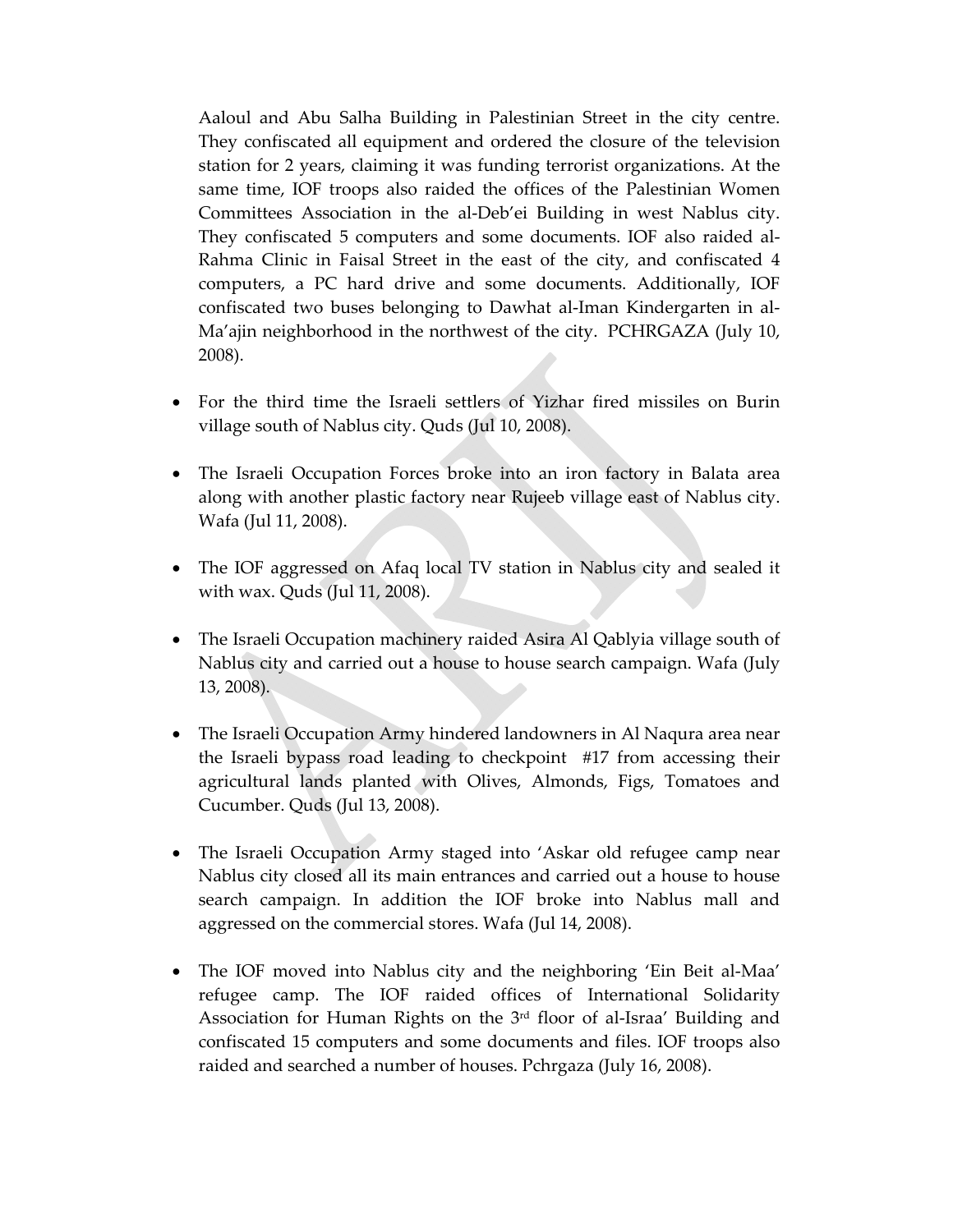- The Israeli Occupation Forces broke into lawyer office of Firas Abu Hassan in the center of Nablus city and confiscated files, computers and documents. Arabs48 (Jul 16, 2008).
- The IOF re-erected Al Bathan checkpoint northeast of Nablus city and detained Palestinian vehicles going in and out of Nablus city. Wafa (Jul 16, 2008).
- The Israeli Occupation Forces staged into 'Askar new and Old Camps, and Balata Refugee Camp east of Nablus city and carried out a house to house search campaign under the pretext of searching for wanted Palestinians. Wafa (July 17, 2008).
- The Israeli Occupation Army invaded the city of Nablus with over 30 military vehicles. The Israeli troops spread in several neighborhoods and launched a kidnapping campaign against civilians and ransacked several houses. The Israeli troops also invaded one of the student's dorms in Al Rafidia Neighborhood west of the city and kidnapped several students after ransacking the place and confiscating a number of computers in the dorm. IMEMC (July 21, 2008).
- 15 Israeli Jeeps staged into Nablus city from Al Juneid Area in the west and Balata Refugee Camp from Huwwara Checkpoint. The Jeeps toured in most parts of the city and in the streets and alleys of the camp, and raided and searched the house of Kareem Abu Issa and destroyed some of its contents. Wafa (July 21, 2008).
- A number of Israeli military vehicles raided a number of neighborhoods in Nablus city, and toured in the city for several hours, and withdrew at a later time via the eastern entrance of the city, heading towards a military camp near Nablus.Wafa (July 23, 2008).
- Twenty Israeli settlers from Yetzhar settlement attacked the house of Fadi Najjar located on the outskirts of Burin village south of Nablus city and smashed his car that was parked in the nearby. Settlers also the road junction leading to the village. Wafa (July 23, 2008).
- More than one hundred Israeli settlers from the illegal settlement of Yizhar south of Nablus attacked the nearby village of Burin in protest of the Israeli army attempt to remove a trailer that was illegally installed by the settlers earlier that week. Settlers unleashed their anger on the Palestinian villagers, by blocking the road to the village with burning tires, and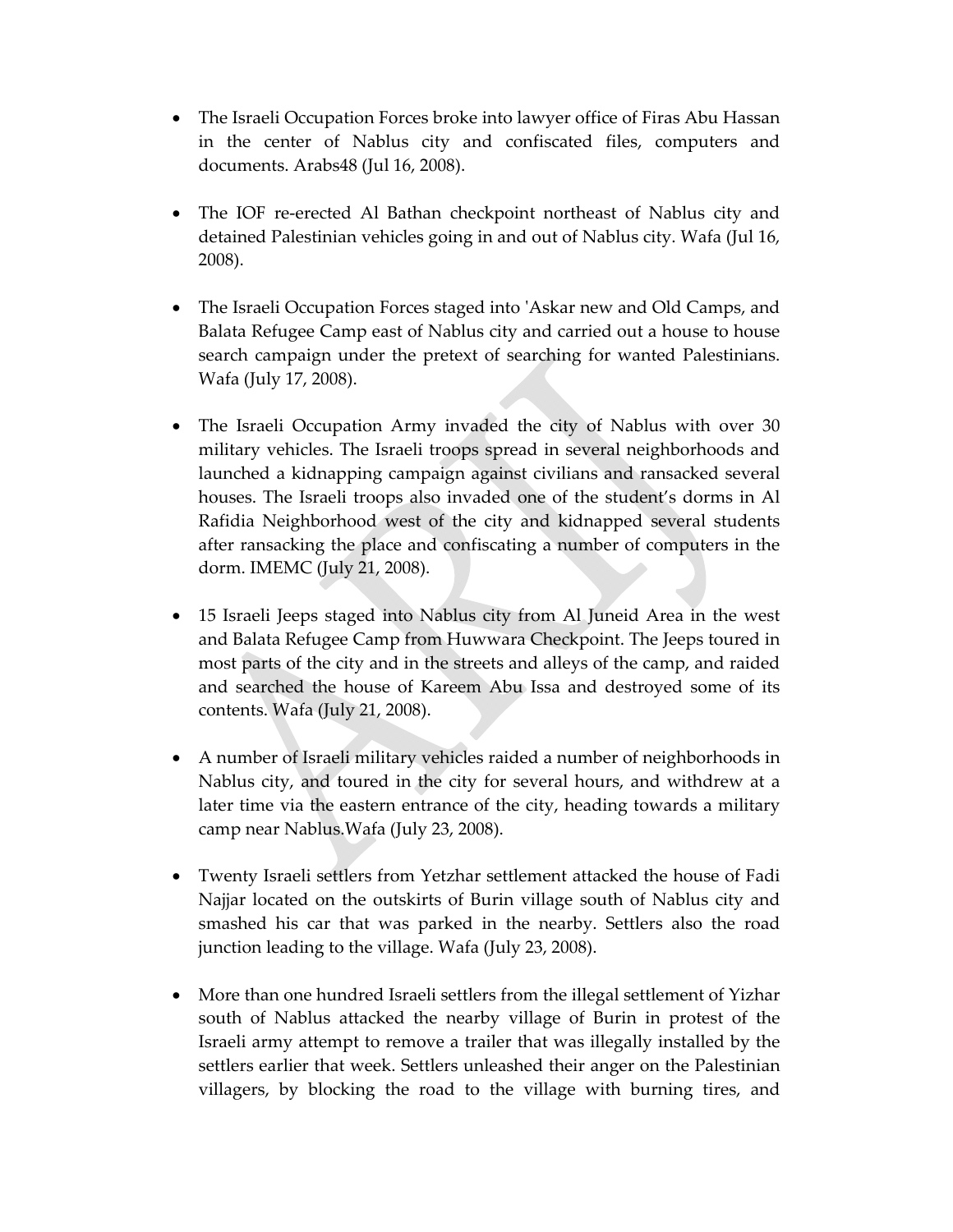throwing stones at them and their homes throughout the day. Maannews (July 25, 2008).

- The Israeli Occupation soldiers staged into 'Askar old refugee camp and Balata refugee camp and beit furik village and broke into some houses searching for wanted Palestinians as claimed. Wafa (July 25, 2008).
- Israeli occupation forces intensified their arbitrary actions at the military roadblock set up near the village of Huwwara south of Nablus, in the northern West Bank. The Israeli occupation soldiers deliberately obstruct the movement of citizens and delay inspection procedures, causing considerable congestion in the way of citizens who try to cross the checkpoint. The Israeli occupying forces continued to implement their expansionist activities aiming at expanding Huwwara checkpoint in an attempt to transfer it to an International border crossing. Recently, the IOF worked to establish a corridor and erected iron poles along the corridorʹs path. Wafa (July 27, 2008).
- A gang of Israeli settlers from Yitzhar settlement, to the south of Nablus city in the West Bank, set fire into a Palestinian house in the village of Burin located close to the settlement, owned by Sa'id Mahmoud An‐Najar, apparently burning it to the ground. Maannews (July 28, 2008).
- The Israeli Occupation army set fire into Hindiyeh furniture store composed of 4 floors and is located on Al‐Quds road in Nablus city. Losses were estimated at \$3million. Maannews (July 29, 2008).

### **Hebron**

- The Israeli Occupation Forces opened fire at the Palestinian houses located near the Segregation Wall path in Beit 'Awa town southwest of Hebron city and searched houses belonging to Al Siwaity family and detained them in one room. Quds (Jul 2, 2008).
- In the framework of expanding settlements in Hebron, The Israeli Defense Minister Ehud Barak agreed to build a boarding school for the religious school of "Beit Romano" Yeshivat Shavei Hevron) in the city of Hebron. The decision will include the addition of one big building composed of a number of floors to be used by religious students. Arabs48 & IsraelNN (Jul 3, 2008).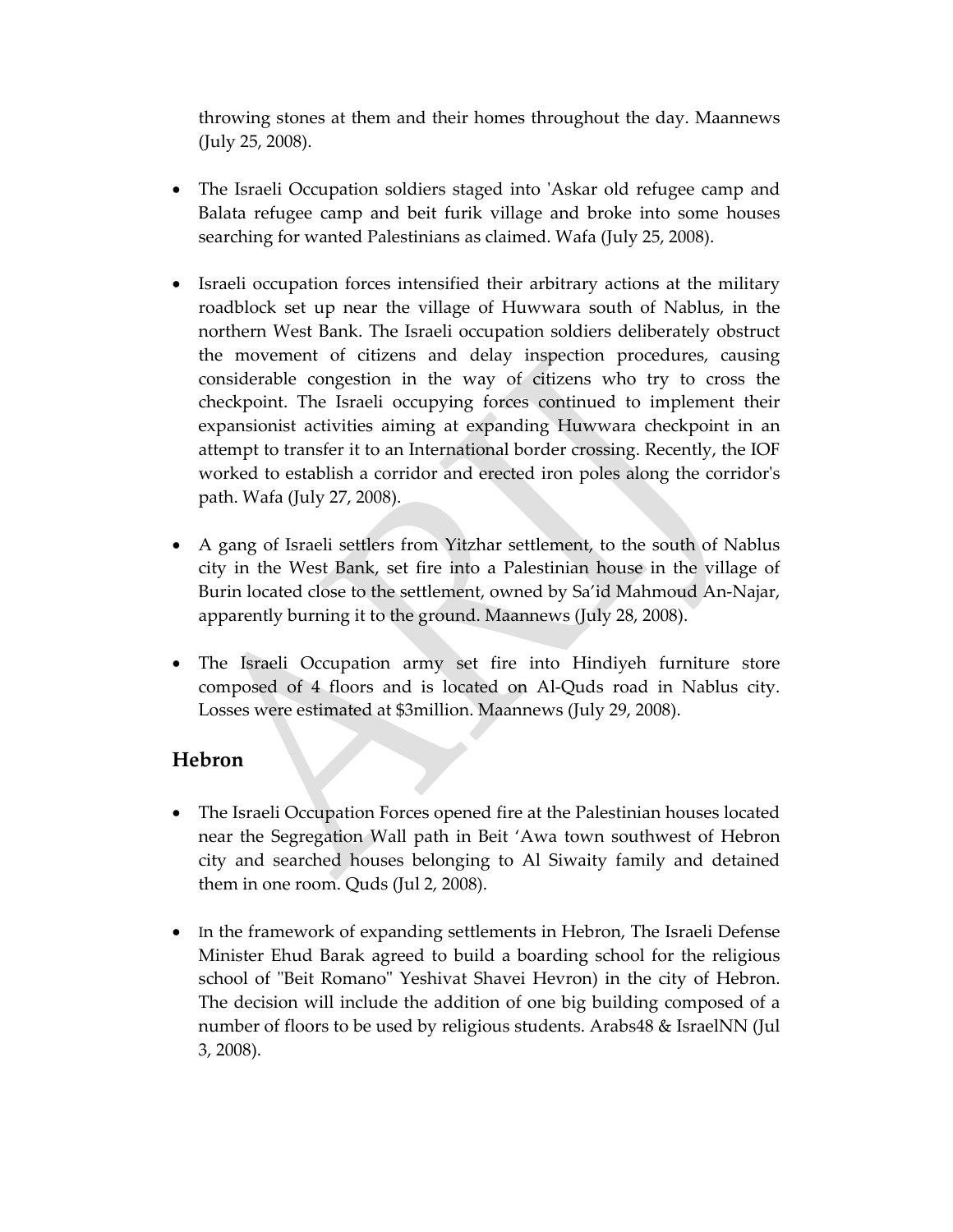- The Israeli Occupation Army installed three road blocks between Hebron city and the nearby villages of At Tiwani and Yatta. IMEMC (Jul 6, 2008).
- The IOF closed Halhul Bridge which connects Hebron city with the villages and towns in the north, in addition of closing Al Slam Street in the city. Moreover, the IOF erected five new caravans in the Israeli outpost west of Karmi Zur settlement between Halhul and Beit Ummar towns. Quds (Jul 7, 2008).
- The IOF moved into Beit Kahel village to the northwest of Hebron. They raided and searched a house belonging to the family of Sayaf Ibrahim Al 'Asafra. PCHRGAZA (Jul 8, 2008).
- The Israeli settlers of Beit Rumano and under the protection of the Israeli forces started expanding the settlement borders on the expanse of the nearby Palestinian lands. In addition, the Israeli settlers took photos for the Palestinian houses of Al Jab'a, Dandis, Al Sha'rawi, Siyaj, Abu 'Asab, Abu Markhiya and Nayroukh families in Al Qazazin and Qantara Al Shaloudy neighborhoods around the settlement. Wafa (Jul 9, 2008).
- The Israeli Occupation Bulldozers demolished the houses of Muhammad Karama (180 m²) and Jamal Karama (two‐ storey house 200 m²) in Wadi Abu Ktela neighborhood west of Hebron city rendering 18 individuals homeless; in addition, IOF also demolished part of their mother's house (Amina Karama). IOF also demolished fences and uprooted dozens of fruitful trees before their withdrawal from the area. PCHRGAZA & Wafa (Jul 10, 2008).
- The IOF raided and searched several numbers of houses south and west of Hebron city, causing damages to properties. Wafa (Jul 10, 2008).
- IOF moved into Nablus city and besieged the building of the Municipality of Nablus. They blew up the door of Accounting Department and then searched the department. They confiscated 4 computers, some maps and a camera. PCHRGAZA (July 11, 2008).
- The Israeli occupation forces intensified their actions in Hebron Governorate, south of the West Bank. The IOF erected many flying checkpoints at some Villagesʹ entrances where they detained dozens of Palestinian citizens and made them wait for long hours. Affected Villages are: Beit Amra Idhna entrances, Beit Kahel and Halhul bridges, Nabi Yunis and al Fawwar Junction. Wafa (July 13, 2008).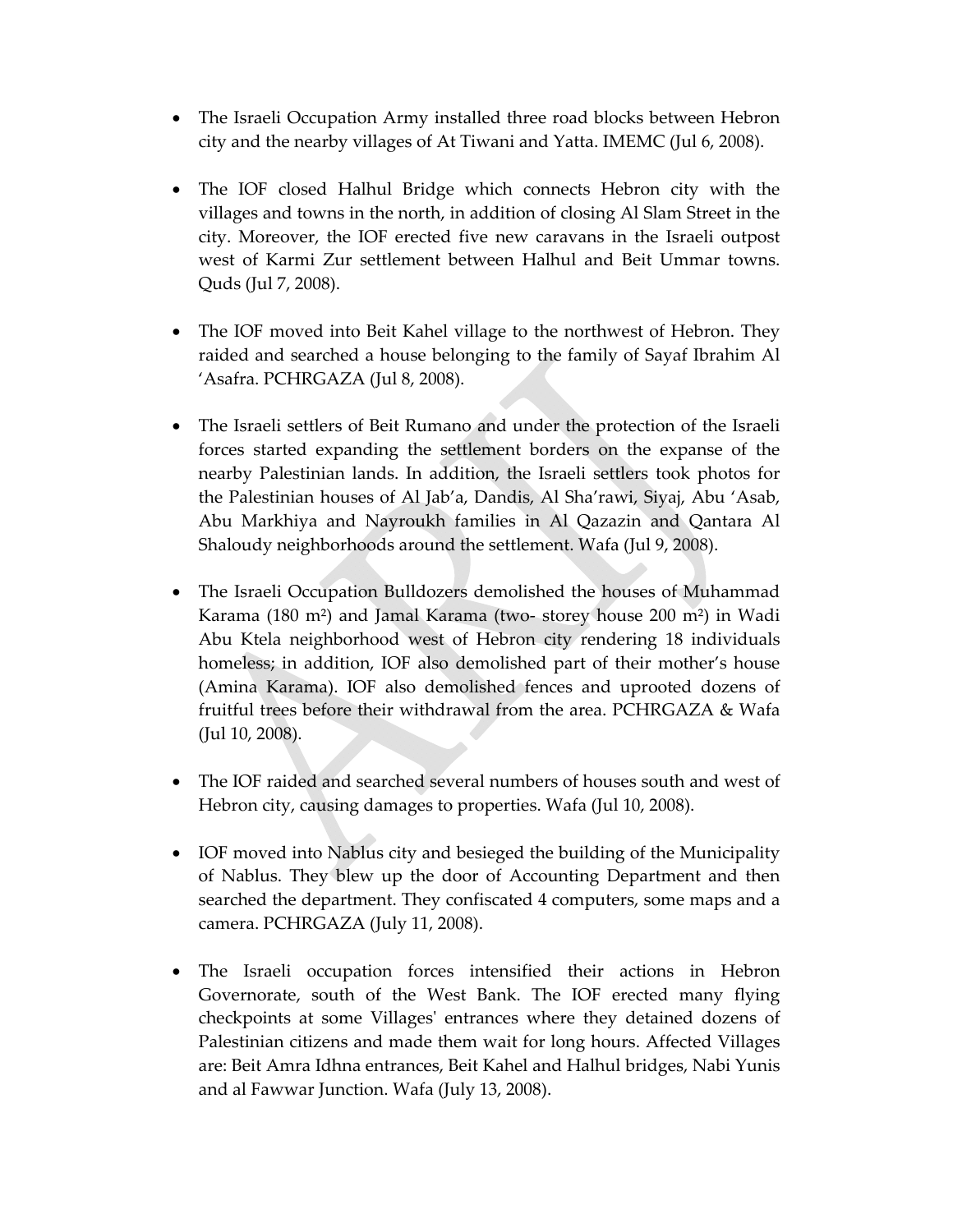- The Israeli Occupation Forced added new caravans to the existing Baruch military base located between Qiryat Arba' and Kharisena settlements south of Hebron city. Quds (Jul 14, 2008).
- The IOF detained tens of Palestinian residents on the main entrances of Halhul Bridge, Beit Kahil Bridge, Al Nabi Yunis junction, Al Fawar junction, Idhna main entrance and Beit 'Amra entrance. Quds (Jul 14, 2008).
- Group of Israeli settlers from Qiryat Arba' aggressed on the house of Ibrahim Jaber in Wad Al Nasara neighborhood in Hebron city, causing damages to properties and panic to residents. Wafa (Jul 16, 2008).
- Israeli Occupation forces invaded the town of Beit Ummar, north of Hebron city, drove through the town, and fired volleys of shots into the air before announcing the curfew before imposing on the city. Maannews (July 17, 2008).
- The Israeli Occupation Authorities informed resident Hilmi Al Jamal in Hebron city Industrial zone of their intention to confiscate his 180 meters square land for military uses. Wafa (July 17, 2008).
- A group of Israeli settlers attacked Al Nasara Neighborhood in the city and tried to take over several Palestinian houses. The Israeli settlers threw stones at a number of Palestinian houses and provoked civilians trying to get them out of their homes. This is not the first time this neighborhood has been attacked by Israeli settlers, noting that Israeli settlers practiced different attacks on civilians and their homes many times earlier. IMEMC (July 21, 2008).
- The Israeli army invaded a medical center in Yatta village south of Hebron city and broke some of the medical equipments and furniture, and attacked the medical staff and some patients. IMEMC News (July 21, 2008).
- The Israeli Occupation Forces staged into the town of Beit Ummer from its eastern entrance which is consolidated by the presence of a Military point that obstructs the movement of Palestinians accessing it. Wafa (July 21, 2008).
- Entrances of Dura town, Kharsa village, Ad Dhahriyah town, and Al Fawwar refugee camp were closed by the Israeli Military Patrols for some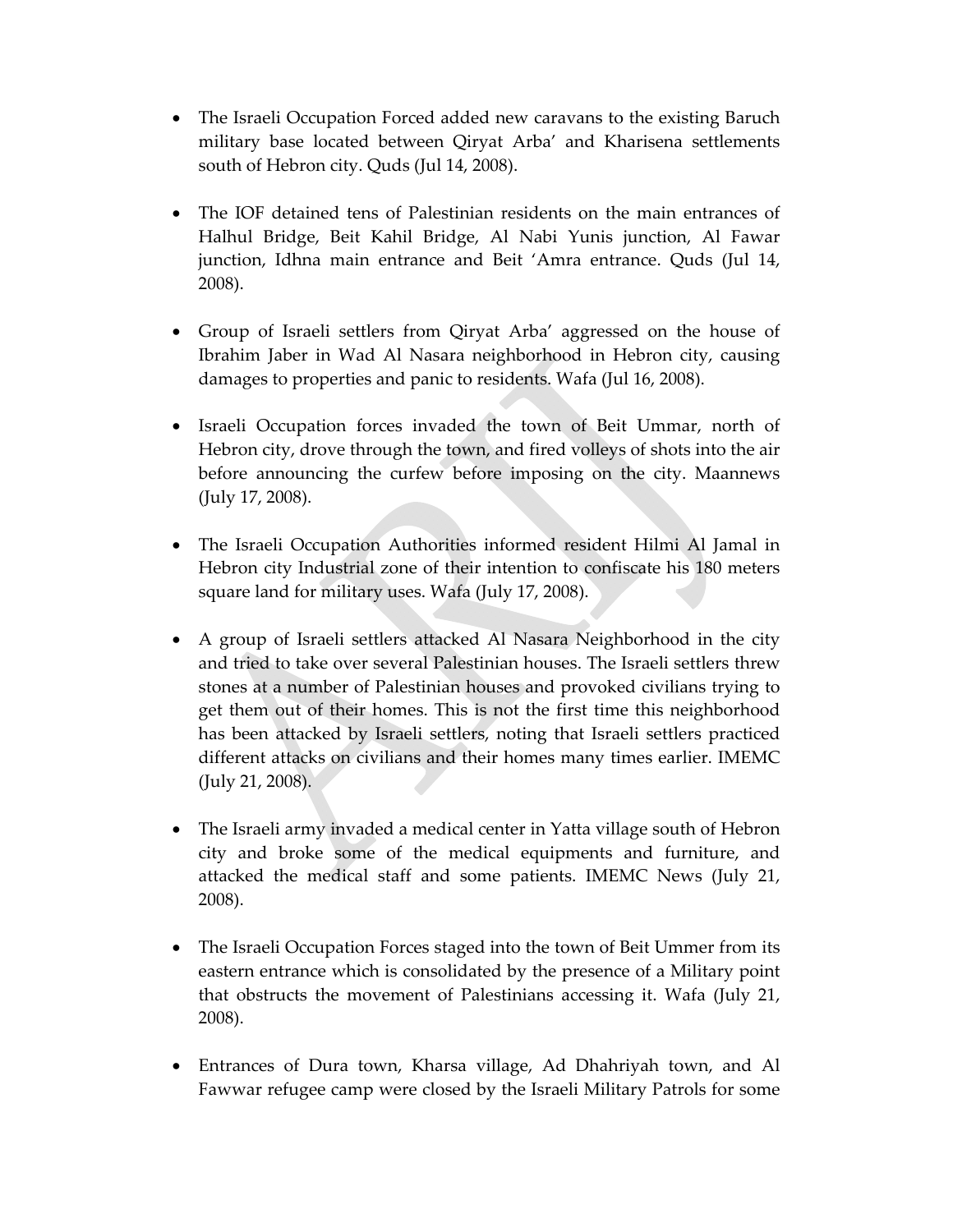time during which Palestinians citizens and their vehicles were stopped and subjected to inspection and scrutiny. Wafa (July 22, 2008).

- Israeli military forces stormed Al Zeitoun suburb in the city of Hebron and raided several houses and inspected them thoroughly and drove residents out under the threat of weapons. Among the houses, the following were known: Zuhdi Al Sharabati, Nazmi Al Sharabati & Awad Al Sharabati. In Al Hawoz area, the Israeli occupation forces raided the houses of Zuhair Abu Eisha, Zakaria Bayyoud al‐Tamimi and Fakhri al‐Tamimi. Wafa (July 23 2008).
- Haaretz newspaper reported that Menachem Livni a former leader of the Jewish terrorist underground, has been cultivating a plot of land east of Hebron since 1991, at the outskirts of the Palestinian village of Bani Naim. Haaretz (July 2008).
- IOF moved into the northern and western parts of Hebron undercover of intense gunfire and took position in Shu'ab al‐Maleh area. They closed all entrances to the area and besieged 4 houses, including an under‐ construction house, and 2 storey house owned by Wa'el Mohammed al‐ Beitar. Twenty‐five people, including 15 children live in the houses. IOF troops took positions atop of a number of houses and hills in the area and ordered residents of the four houses through megaphones to evacuate the houses with hands up. They opened fire at it from and fired 8 shells. The house and a neighboring animal farm were damaged and fire broke out. An Israeli bulldozer moved towards the besieged houses and started to pave the dirt road leading to them. It also demolished fences on both sides of the road. It then started to demolish al‐Beitar's house. Three other houses belonging to Al Natshe, Al Qawasmi and Al ʹOwewi families also received some shelling and properties were destroyed. In addition, the IOF demolished the house Shihan Ad Din An Natsheh in the area. Wafa (July 26, 2008).
- Israeli settlers attacked school children and internationals who accompany them as they were walking from the village of Tuba to a summer camp in the village of At‐Tuwani, both in the southern Hebron hills. Settlers threw stones at the children and their accompaniers. IMEMC (July 27, 2008).
- Israeli military vehicles invaded the city of Beit Ummer and soldiers opened fire randomly with rubber‐coated bullets and live ammunition. The IOF also stormed the village of Safa, north of Beit Ummar city, and raided the home of Kussab 'Ali Abu Dayya. Israeli forces destroyed the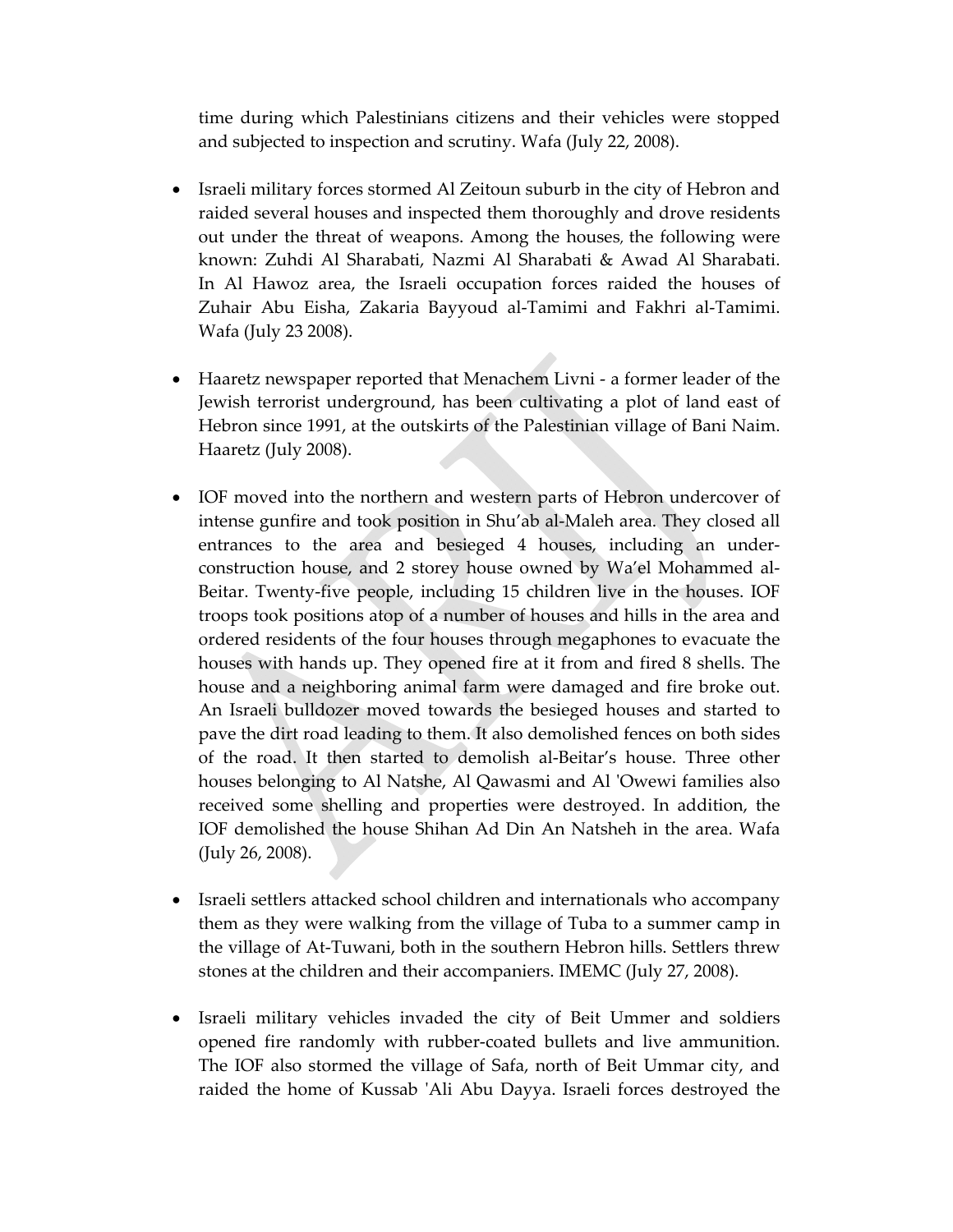familyʹs furniture and belongings, including a computer and mobile phone. Maannews (July 27, 2008).

- The IOF continued for the second day on row closing Hebron city's main entrances with roadblocks and earth mounds and iron gates. The IOF also closed Beit Kahel Bridge linking Hebron city with Tarqumiya terminal and prevented Palestinian residents and vehicles from passing through the northern entrance of the city through Halhul Bridge which was also closed with barbed wires. Israeli soldiers also broke into some Palestinian house in Al 'Arroub Camp and Ash Shiokh and caused damages to the properties. Among house owners, the house of Muhammad Riziq Muhammad ʹAyayda and the house of the Handicapped Musa Abu Shanab were known. Wafa (July 27, 2008).
- Six trailers for settlers were found at the Mitkanim base next to the Avraham Avinu neighborhood in the West Bank city of Hebron. The trailers are full of residents of the Hebron Jewish Community, enjoying all the services offered by the military facility. An overhead shot of the base shows at the top a military outpost and command center, and at the bottom, the trailers for the families complete with yards for their children to play in. Haaretz (July 29, 2008).
- 20 Israeli settlers attacked Hebron city from the nearby Kiryat Areʹ settlement. The settlers violently attacked Palestinian cars passing by the road between Wad Al Nasara village and the Israeli settlement. Israeli settlers attacked and damaged 15 cars, hitting them with iron bars and stones and shot gunfire at random. Moreover settlers attacked civilian houses in the village; settlers broke doors and windows in an attempt to break in. IMEMC (July 31, 2008)**.**

#### **Gaza:**

- The Israeli Occupation Army warned Palestinian residents from reaching 300 meters from the Israeli borders, which as a result landowners will be banned from accessing their agricultural lands. Quds (Jul 6, 2008).
- In A report issued by the Wood Industries Union indicated that the estimated losses of wood during the previous months due to the Israeli closures are USD 34 millions. In addition, 95% of the number of carpentry shops were closed down in the Gaza Strip and have caused 660 Palestinian workers TO become unemployed. Al Quds (July 20, 2008).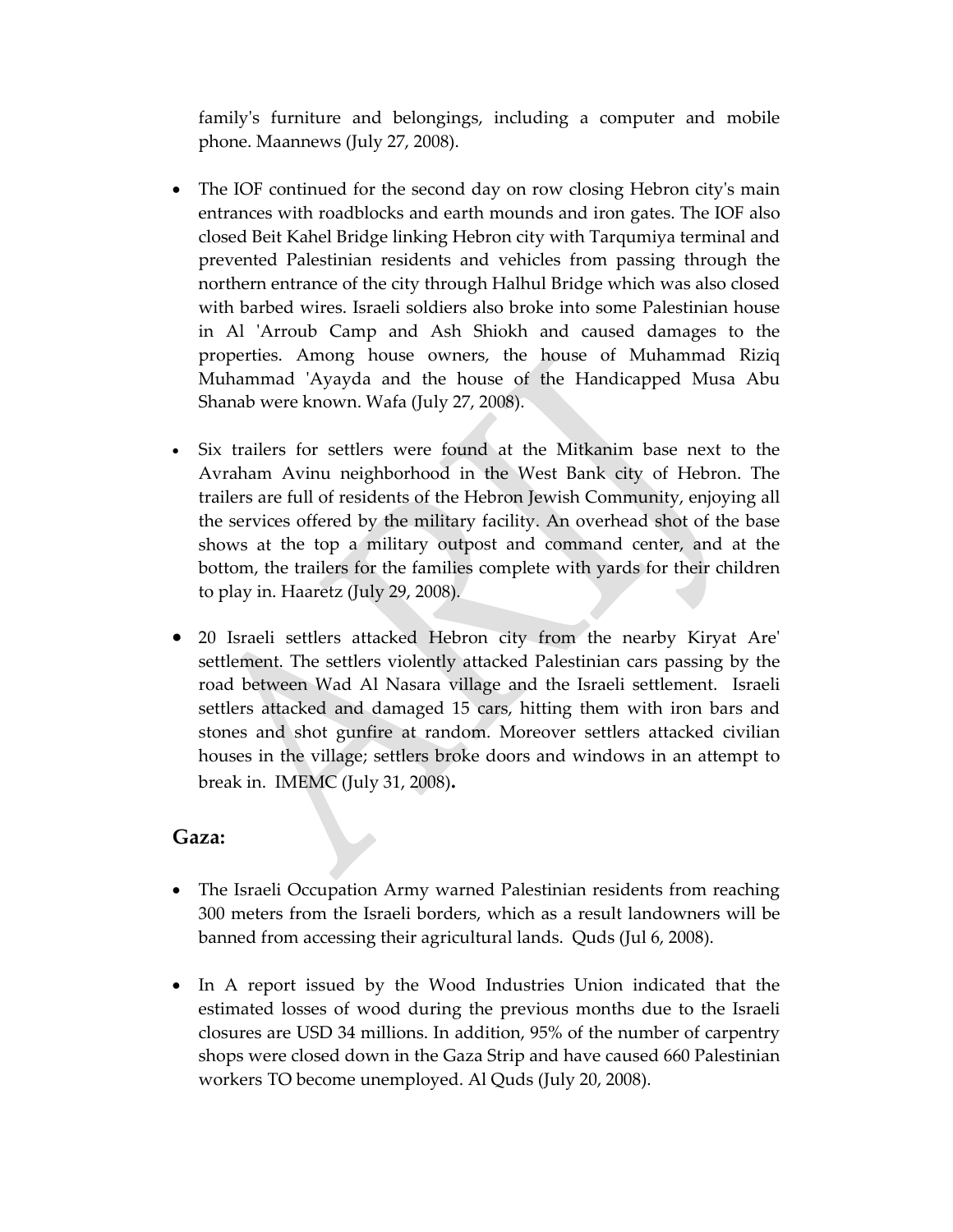- Israeli warships fired a number of anti-tank missiles at fishermen's boats and opened fire heavily at them while fishing in the Sudaniyya area north of Gaza City and Ash‐Shati camp west of Gaza City. The shots were fired between 3 and 6 in the morning. The missiles horrified fishermen and damaged several boats. Maannews (July 21, 2008).
- In A report published by the UNRWA showed that 52% of the number of Palestinians in the Gaza Strip is below poverty line, compared to 19% in the West Bank area. Al Quds (July 25,2008)

## **Tulkarm**

- The IOF moved into Deir Al Chuson village to the north of Tulkarm city raided and searched a house belonging to the family of Wa'el Mahmoud Rabai'a. PCHRGAZA (Jul 6, 2008).
- The Israeli Occupation Army moved into Tulkarm city raided and searched a house belonging to the family of Murad Riad Mughrabi. PCHRGAZA (Jul 7, 2008).
- The Israeli Occupation Forces staged into Tulkarm city, closed Dwar Shweika and hindered Palestinian cars from reaching their destinations in addition of breaking into several numbers of houses in the area. Wafa (Jul 10, 2008).
- The IOF erected temporary checkpoint on Iktaba outskirt junction east of Tulkarm city and detained Palestinian vehicles for long time. Wafa (Jul 14, 2008).
- The Israeli Occupation Army staged into Qaffin village north of Tulkarem city and carried out a house to house search campaign and destroyed properties, among which, the house of Waleed Sabbah was known. Wafa (July 23, 2008).
- More than 8 Israeli military vehicles stormed Al-Younis building in the city of Tulkarem in the northern West Bank after they besieged the whole neighborhood. The building and other neighboring buildings and offices were evacuated and women, children and infants were sent into the street. Maannews (July 28, 2008).
- Israeli Occupation Forces set fire into the fields of Qaffin village located behind the Israeli Segregation Wall. Already 1200 dunums of lands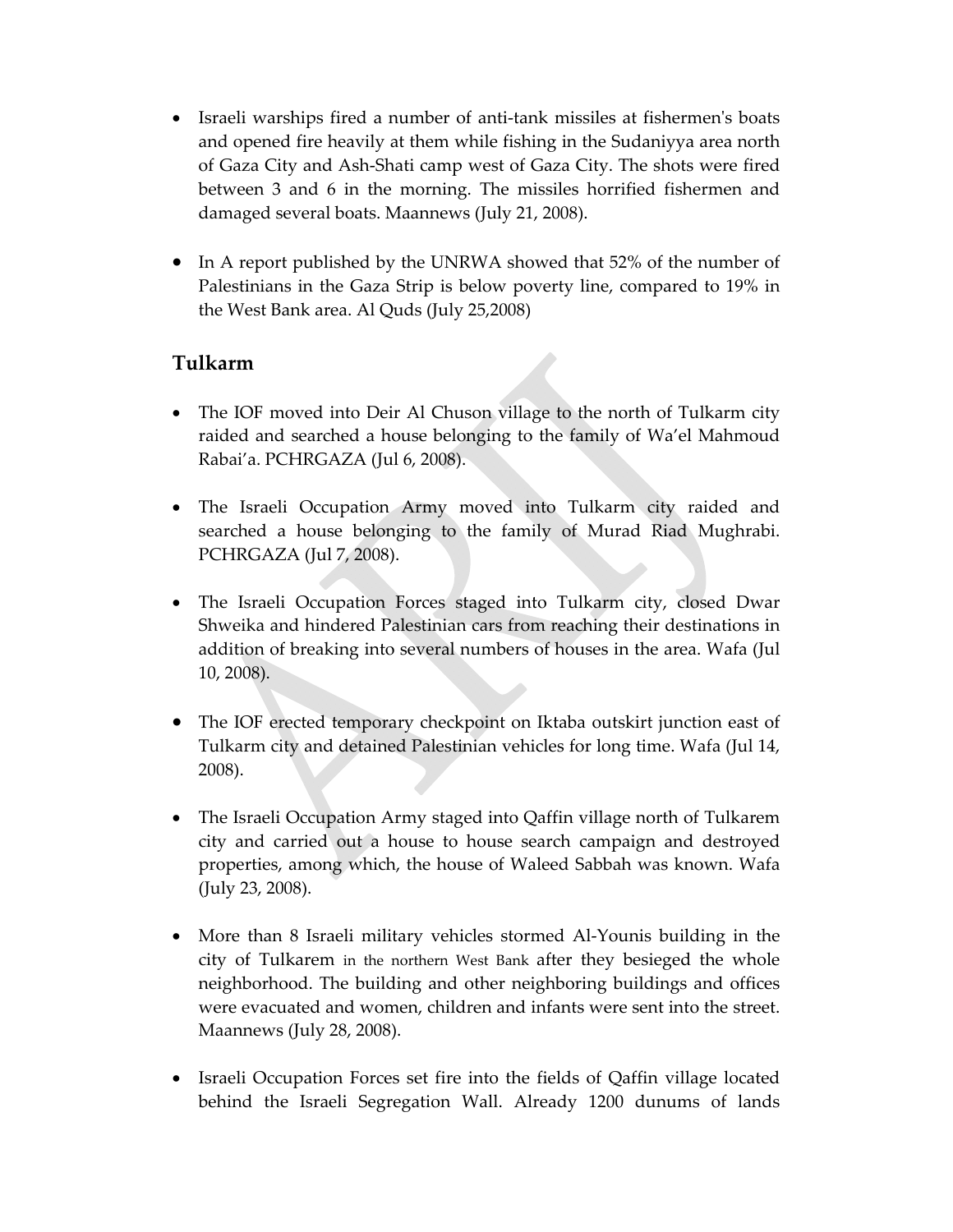cultivated with Olive and almonds were set fire into during the previous months which caused losses to landowners. Al Quds (July 29, 2008).

## **Salfit**

- More than 3000 Israeli settlers accompanied by the Israeli Army invaded Kafl Haris town and broke into the religious sites of Thi Al Nun, Thi Al Kafl, Al Isha' and Banat Saydna Yacouv and constructed tents in the places. In addition the IOF erected temporary checkpoints on the main entrances of the town. Quds (Jul 5, 2008).
- In a move that will triple the size of its industrial park, the West Bank settlement of Ariel has received final approval to construct 27 new factories mostly for steel, aluminum, plastic and metal companies. Jpost (Jul 14, 2008).

## **Tubas**

- The IOF invaded Al Far'a refugee camp and surrounded several numbers of houses, in addition the IOF staged into Tubas city and Tamun town , searched houses and erected temporary checkpoints around 'Aqruba town. Quds (Jul 4, 2008).
- The Israeli Occupation Army handed the owners of the agricultural stoles located near road # 90 near 'Ein Al Bayda village in the northern valleys military order to close the stoles for three days. Wafa (Jul 12, 2008).
- The IOF invaded Tubas city, Al Far'a refugee camp and Kashda village under heavy barrage of gunfire and closed roads banning residents from accessing their destinations. Wafa (Jul 15, 2008).
- The Israeli Occupation forces closed Tayaseer checkpoint in the northern valleys and detained tens of Palestinian vehicles for long time. Wafa (Jul 15, 2008).
- Tens of Israeli military Jeeps staged into Al Far'a refugee camp and carried out an intensive house to house search campaign and forced residents to evacuate their house under the threat of weapons under the pretext of looking for wanted Palestinian people. Al Quds (July 17, 2008).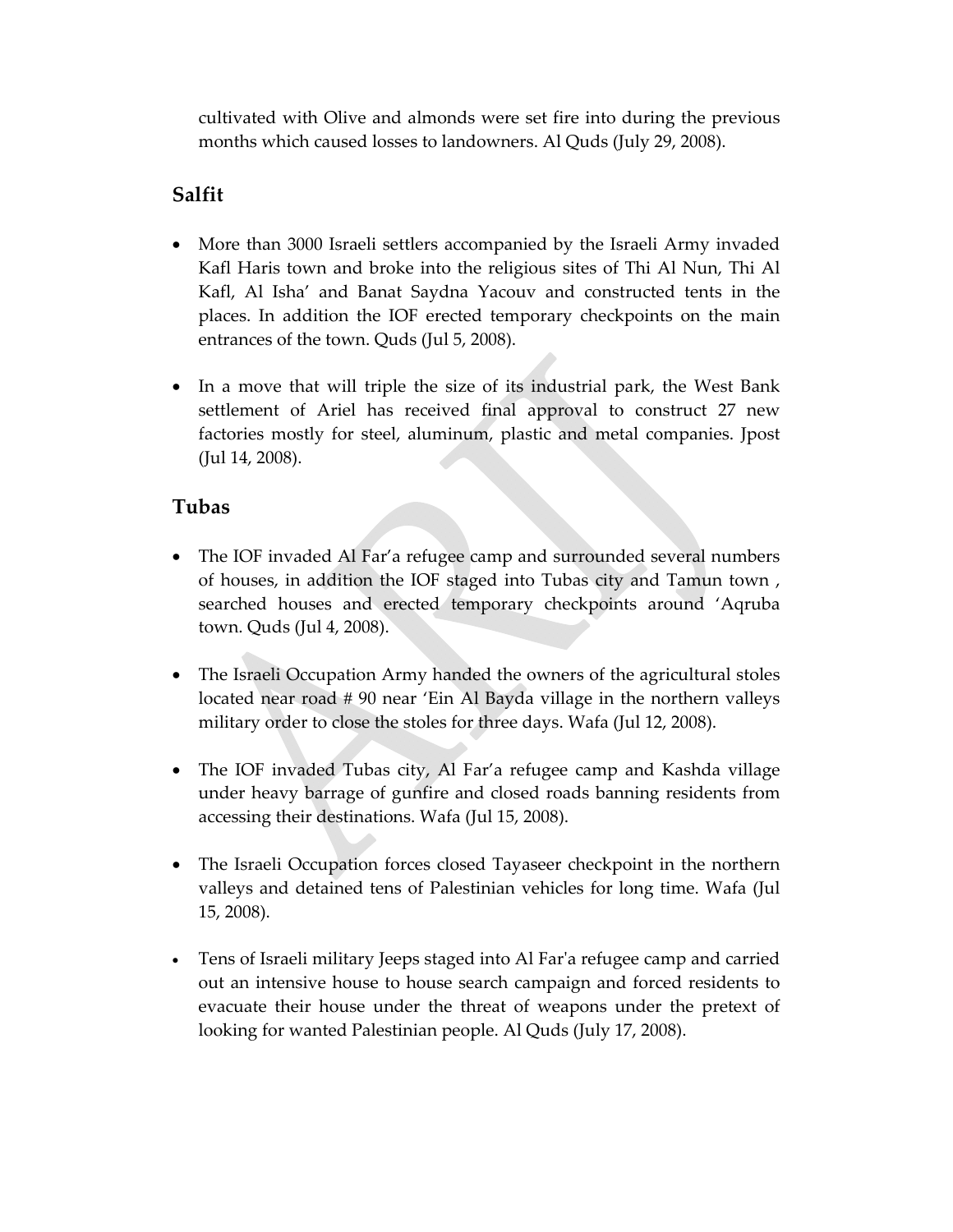- The IOF staged into 'Ein Al Bayda village north of Tubs city and broke into the house of Ahmad Muhammad Faqha, searched the house and destroyed some of its properties. Wafa (July 27, 2008).
- A number of Israeli military vehicles invaded Al far'a refugee camp south of the West Bank city of Tubas and closed its main entrance banning residents from getting in or out the camp. Moreover in Kashda village, located western the refugee camp, Israeli troops searched and ransacked several farm lands leaving some damages. IMEMC (July 31, 2008).

## **Jenin**

- The IOF erected temporary checkpoint on the main entrance of Al 'Arqa village west of Jenin city and detained Palestinian cars for hours. Wafa (Jul 9, 2008).
- The Israeli Occupation Forces incurred into 'Araba town southwest of Jenin city along with Al 'Arqa village in the west and erected temporary checkpoint on the main entrance for long hours. Wafa (Jul 11, 2008).
- Israeli Occupation soldiers attempted to force three Palestinian women to undress at Al‐Jalama checkpoint, on the 1949 Green Line north of Jenin, while travelling visit their relatives in an Israeli jail. News (July 13, 2008).
- The Israeli Occupation machinery raided Jenin city and Qabatyia town north of the West Bank and carried out a house to house search campaigns. Wafa (July 13, 2008).
- More than 20 Israeli Occupation machinery raided Jenin refugee camp and Al Yamun town and broke into Palestinian houses in Al Damj and Tal'it Al Ghis neighborhoods and forced all residents to evacuate them under the threat of weapons. Among owners known was Hatim 'Arury. Quds (Jul 13, 2008).
- The IOF erected temporary checkpoint on the way connecting 'Araba town and Fahma village southwest of Jenin city, detaining Palestinian residents for hours. Wafa (Jul 15, 2008).
- The Israeli Occupation troops carried out house to house search campaign in Kafr Dan village under the pretext of looking for wanted Palestinian people. Quds (Jul 15, 2008).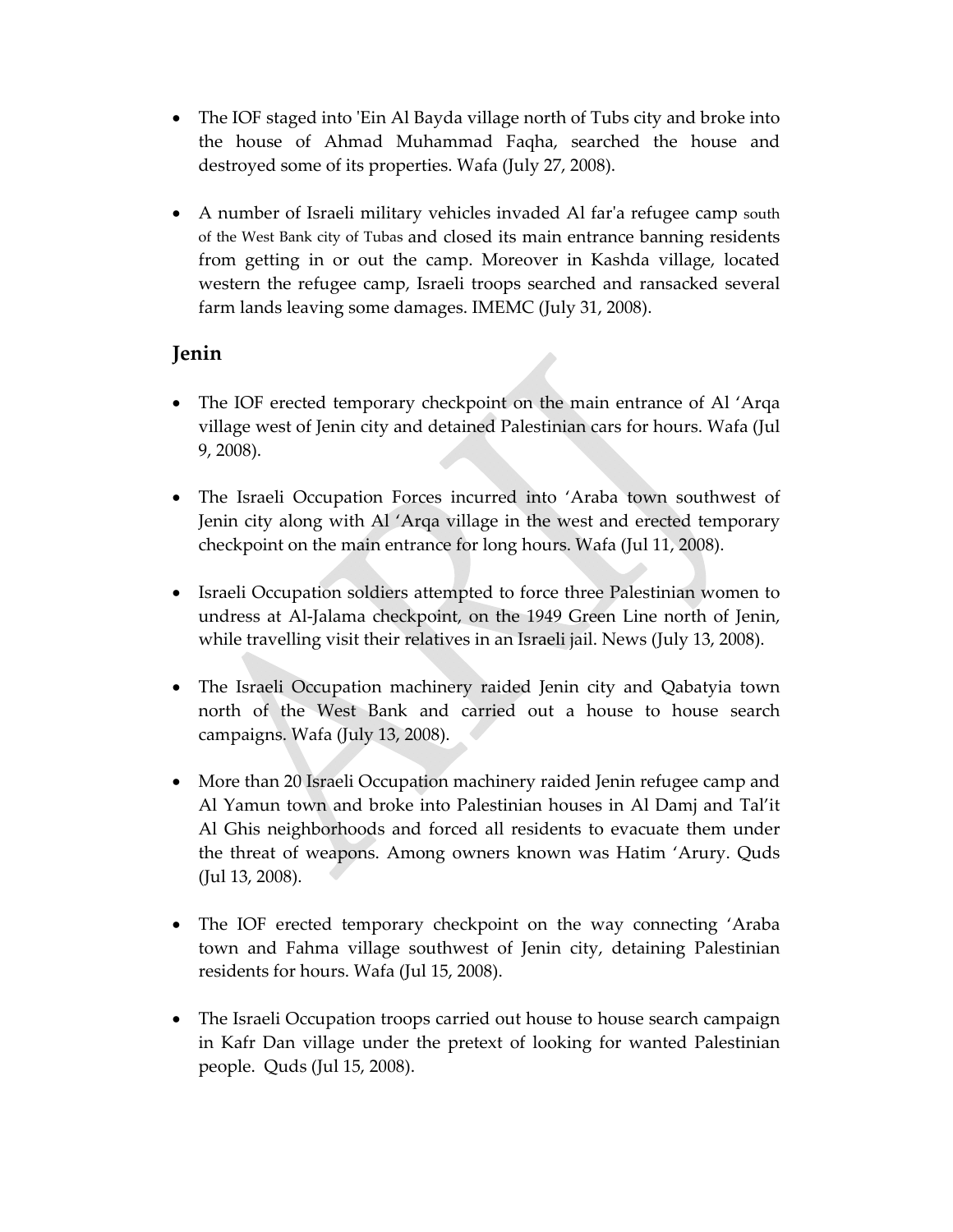- The Israeli Occupation Army invaded Qabatya, Kafr Ra'i and Burqin towns in Jenin Governorate and searched neighborhoods under the pretext of looking for wanted Palestinian people. Wafa (Jul 16, 2008).
- The Israeli Occupation Authorities refused to grant permits to farmers and owners of tobacco farms in the village of Nazlat Sheikh Zeid to enter their agricultural lands located behind the Israeli Segregation wall. Such practices have caused a delay to Farmers in providing the required services to the lands especially those planted with Olives which need special care before the Picking season, in addition to the tobacco plantations, which the region is famous, needs care to improve the quality and quantity of production. Wafa (July 17, 2008).
- For the second time in two days, the Israeli Occupation Machinery invaded the village of Kafr Ra'I in Jenin city and carried out a house search campaign. Wafa (July 19, 2008).
- Israeli occupation army carried out operations and landing training at Ya'bad's valley, from its eastern side, and continued to hold a number of military checkpoints in the area which is witnessing an intensive military operation. Wafa (July 22, 2008).
- The Israeli Military Jeeps staged into the city of Jenin, Qabatyia town, Deir Abu Da'if and Burqin villages and toured in the streets for some time before leaving them. Wafa (July 22, 2008).
- The Israeli occupation army, stormed Jenin city and refugee camp and al Yamoun village north of the West Bank, roamed the streets and its alleys, and soldiers fired live bullets and sound bombs which caused a state of fear and anxiety among citizens. Wafa (July 23, 2008).
- Israeli Occupation troops broke into the house of Mohammed Abdul‐ Ghani Kezilih in Tʹenik village northwest of Jenin city and destroyed house property. Israeli Occupation forces also carried out a major incursion into the centre of Jenin city, raiding several houses. In Muthallath Al‐Shuhada village, in the west of Jenin, Israeli troops surrounded the house of Jihad Saʹid Washahi and late broke into it causing a state of fear among itʹs a residents. The IOF also besieged a coffee shop belonging to Zaher Mahmoud 'As'ous in the center of the village and then ordered through megaphones all those who were in the coffee shop to evacuate the coffee shop. Maannews (July 24, 2008).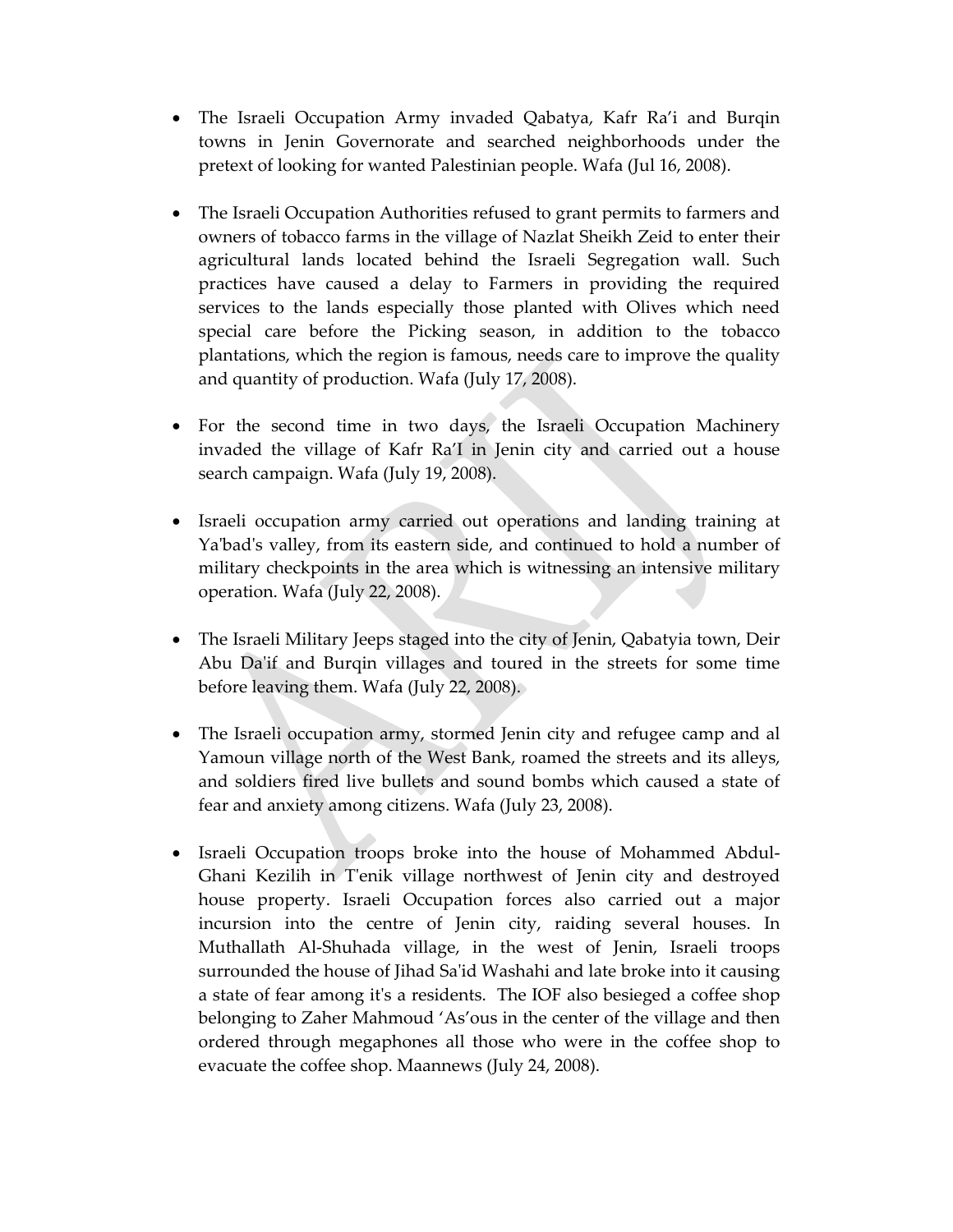- The IOF staged into Zabuba village north of Jenin city and searched a number of Palestinian houses, especially those located in close parameters of the Israeli Segregation Wall. Residents were evacuated from their houses under the threat of weapons. The IOF also staged into Jenin city through its northern entrance and toured its neighborhoods. Other incursions were also reported in ʹArraba, Al Yamoun, and Fahma villages where the IOF inspected the agricultural lands of the aforementioned villages, in Wadi Abu Hasan Area and then stationed at the main road that links Kafr Dan village with Burqin. Wafa (July28, 2008).
- The Israeli Occupation forces invaded Muthalath Al Shuhada', a village north of Jenin city, shot gun fire and sound bombs randomly. The Israeli soldiers searched and ransacked civilian homes, among them the house of Aysar Weshahe. IMEMC (July 29, 2008).
- Israeli Occupation Forces staged into Qabatyia town south of Jenin city , surrounded the two storey house of Naser Zakarne and ordered family members (8) to evacuate the house through loud speakers and carried out an intensive house search. Maannews (July 30, 3008).

# **Qalqilyah**

- The IOF staged into Beit Amin town in Qalqiliya and demolished the house of Emad El Din Mahmoud Omar. PCHRGAZA (Jul 6, 2008).
- The Israeli Occupation Army staged into Sinariya town and demolished the house of Zaki 'Abed Allah Saleh Omar, turning it into a heap of rubble. PCHRGAZA (Jul 6, 2008).
- Twenty Israeli settlers, two of them riding horses from Havat Gilʹad outpost established on lands of Qalqilyah Governorate north of the West Bank, sprayed chemicals on a group of Palestinian farmers while attacking them in their fields. The settlers approached two farmers while they were working on their land in the village of Immatin. In the meantime, an additional fifteen Palestinians from Farʹata who had been working in their land nearby rushed to the aid of the other farmers and were attacked by the settlers who were present in the site. Settlers also threw stones at the Palestinians, threatened to beat them, and set small fires on the hillside. The fires destroyed a total of 60 olive trees before Palestinian firemen could put them out. Maannews & Wafa (July 21, 2008).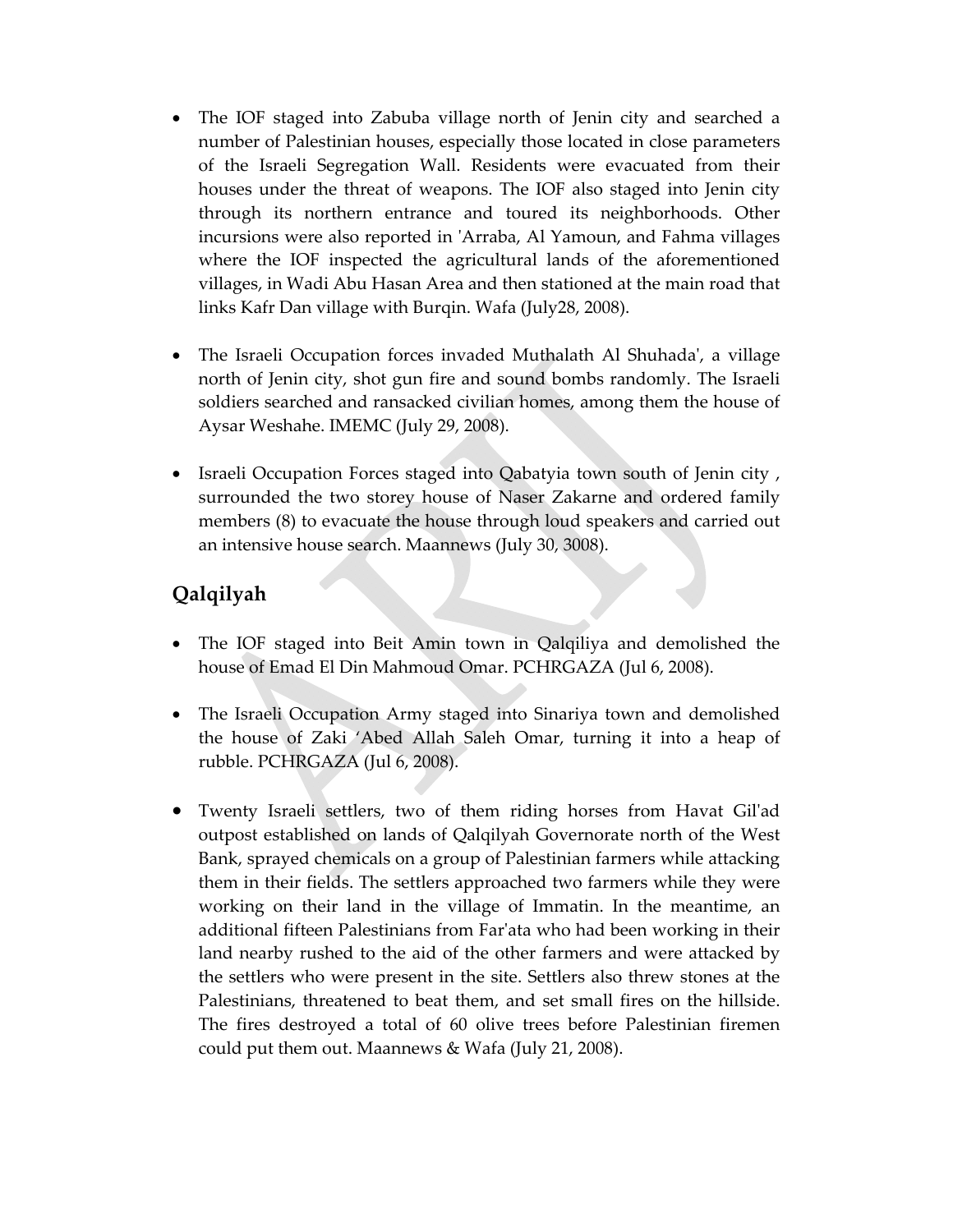• Israeli settlers from Gil'ad outpost established on lands of Qalqilyah set fire into 50 dunums of lands of Immatin village northeast of Qalqilyah city planted with Olives. Lands belong to Muhammad Ibrahim Suwwan, Sameeh Lutfi Suwwan, Ziad Abdel Hafez Suwwan and Sidqi Suwwan. It was also reported that the IOF staged into the village at earlier time and carried out a house to house search campaign and caused some damaged to the properties. Among house owners, the following was known: Sami Abdel Latif Suwwan, Hekmat Metyani, Malek Suwwan, Abdullah Suwwan, and Faʹeq Suwwan. Wafa (July 28, 2008).

## **Jericho**

- Israeli Occupation Forces broke into the offices of the Al-Isra' charity in Jericho in the eastern West Bank, they confiscated files on orphans and needy families who receive aid from the charity, deliberately damaged furniture belonging to a kindergarten affiliated to the charity and confiscated the last remaining computer in the office. Maannews (July 21, 2008).
- The Israeli Occupation Authorities handed over Palestinian residents of Abu Al ʹAjaj area in Al Jiftlik, in the northern valleys, three house evictions and demolition notices under the pretext of not having proper licensing documents as the area where they live is classified by the Israelis as "closed military zone", where any kind of Palestinian construction is prohibited. Wafa (July 23, 2008).
- Palestinian Farmers reported that Drought threats thousands of acres of agricultural lands of al‐Auja village near Jericho city due to the Israeli activities exemplified in digging artesian wells in 'Ein samia area which feeds Al 'Auja spring basin. The problem rises up from the unfair exploitation of the Israeli side and Israeli settlers of the water basin in the region through the drilling of water wells which affects the level of water in the basin and from the Israeli refusal lay down pipelines from the spring to the water channel located west of the area under the pretext that the region is classified as "nature reserve". Al 'Auja Spring is one of the main springs in Palestine, where the flow of water reached up 2000 cubic meters per hour in some years; the estimated rate of water flowing from it is estimated at nine million cubic meters annually, which is nearly 10% of the total amount of water flowing from all the springs in the West Bank West. Wafa (July 27, 2008)

### **Others**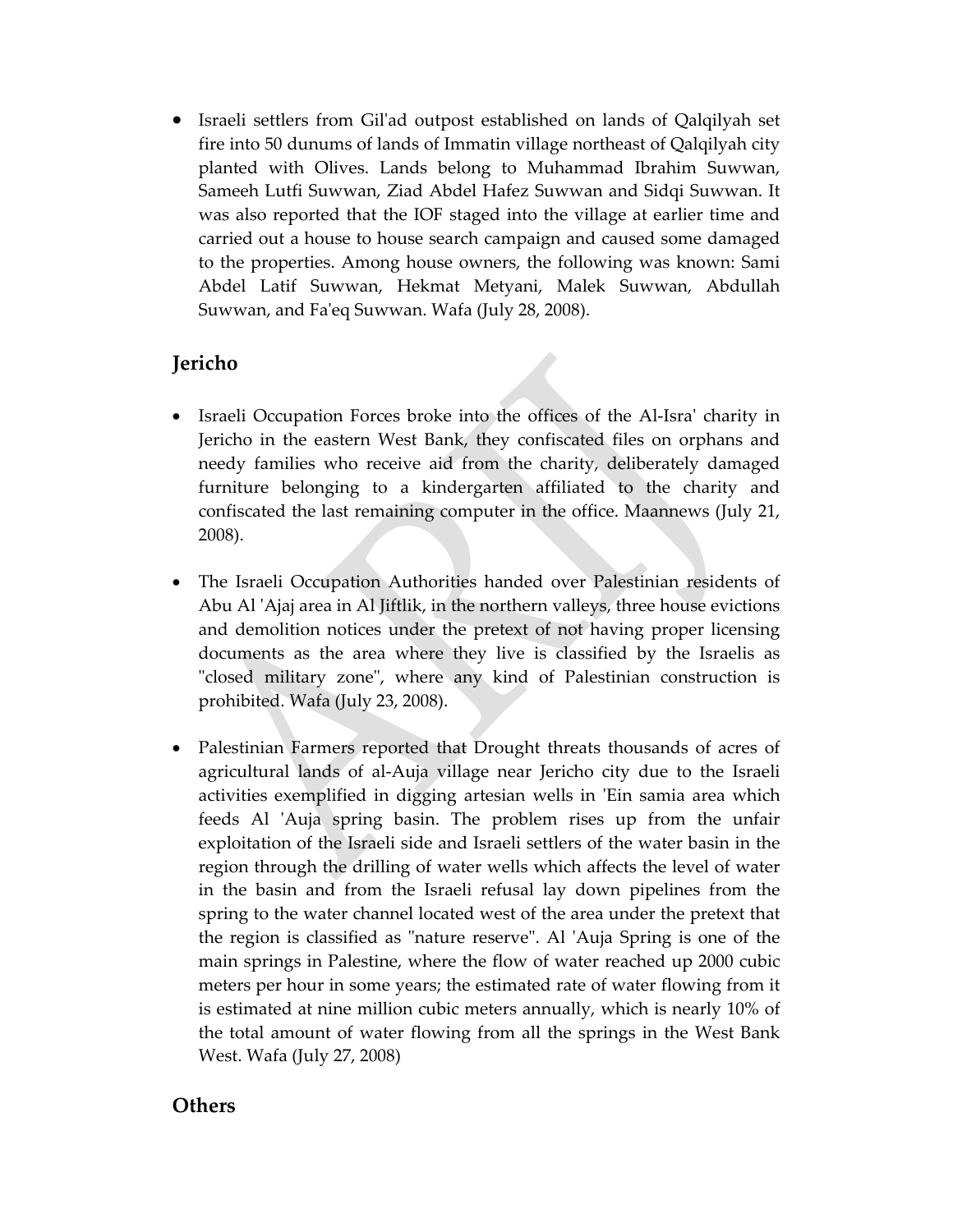- Nefesh B'Nefesh is an organization dedicated to revitalizing North American and British Jewish immigration to Israel, will welcome its first summer flight filled with new immigrants at Ben Gurion International Airport this Thursday, July 10. The flight will bring 220 new immigrants from North America to Israel, ranging in age from 87 years old to two months. IsraelNN (Jul 9, 2008).
- The Israeli Ministerial Committee for legislation issues will vote on the law proposal which prohibits "leasing" «State Land» to non-Jews (the Indigenous Palestinian Arabs). These lands are Palestinian "Absentee Properties" and communal lands and the lands that were confiscated from Arab owners and are managed by the «Israeli Land Administration». The law proposal, if adopted, will ensure the survival of the lands classified as "State Land" into the custody of the State of Israel; It will also ensure that no Arab succeed in objecting on the discrimination against Arabs in the distribution of lands in any judicial session. Arabs48 (July 16, 2008).
- The Israeli cabinet agreed to form a ministerial committee to examine proposals for establishing a new Arab city in the western Galilee. The idea was presented by the Israeli Minister of Interior Meʹir Sheetrit, and if the plans go through, it would be the first new Arab city since the establishment of the state of Israel in 1948. Maannews (July 21, 2008).
- The Israeli Reconciliation Court in Eilat city issued a long-term precautionary order to prevent excavation acts or any installation works in the Muslim cemetery in Umm Rishrash. The order is valid until a final decision is taken concerning the case. Wafa (July 23, 2008).
- The Jewish Agency, in conjunction with the French aliya organization AMI, greeted 450 new French immigrants on Wednesday at Ben‐Gurion Airport. JPOST (July 23, 2008).
- The Israeli Ministerial Committee on immigration agreed to encourage the migration of 1,400 Ethiopian Jews from Ethiopia to Israel. The Committee also examined 18 thousand immigration applications from Ethiopia to Israel. The Committee decided to prepare programs to accommodate the new immigrants, and that the government funds projects of that purpose. Arabs 48 & Maannews (July 25, 2008).
- An Israeli plan to expand "Tsorel" settlement in Samhata village in Nazereth. The plan will cause the complete annexation of the eastern side of the village if implemented. Arabs48 (July 26, 2008).